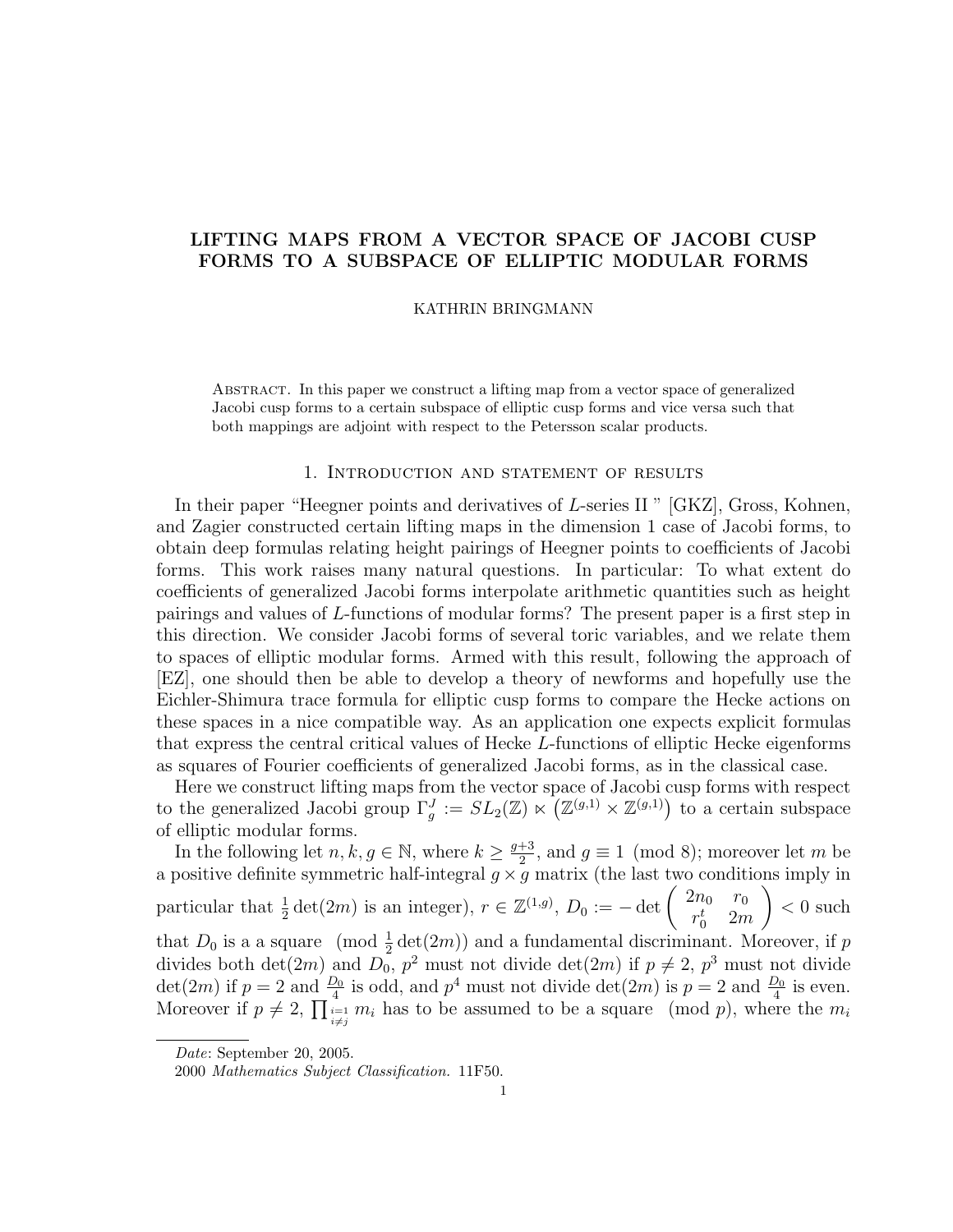are choosen such that  $\exists U \in GL_g(\mathbb{Z}/p\mathbb{Z})$  with  $(2m)[U] \equiv \begin{pmatrix} m_1 & & \\ & \ddots & m_g \end{pmatrix}$  $\setminus$  $\pmod{p}$ ,  $p|m_j$ (for the existence of such an  $U$  see  $|Ca|$ ). Quadratic forms with the above conditions indeed exist (for an example see [Br1]). The last three conditions can easily be shown to be satisfied if  $\det(2m) \cdot D_0$  is squarefree. Moreover it can be shown that for  $g = 1$ the conditions are equivalent to the conditions given in [GKZ]. Let us denote by  $J_{k,m}^{cusp}$  $_{k,m}$ the vector space of Jacobi cusp forms with respect to  $\Gamma_g^J$ , and by  $S_k(\frac{1}{2})$  $\frac{1}{2}\det(2m))^-$  the subspace of elliptic cusp forms with respect to  $\Gamma_0(\frac{1}{2})$  $\frac{1}{2}$  det(2*m*)) that have eigenvalue -1 under the Fricke involution.

**Definition 1.1.** For  $\phi \in J_{i,j}^{cusp}$  $\frac{cusp}{k+\frac{g+1}{2},m}$  we define

$$
\mathcal{S}_{D_0,r_0}(\phi)(w) := 2^{1-g} \sum_{n=1}^{\infty} \left( \sum_{d|n} \left( \frac{D_0}{d} \right) d^{k-1} c_{\phi} \left( \frac{n^2}{d^2} n_0, \frac{n}{d} r_0 \right) \right) e^{2\pi i n w} \quad (w \in \mathbb{H}),
$$

where  $c_{\phi}(n,r)$  is the  $(n,r)-th$  Fourier coefficient of  $\phi$ , and where  $\left(\frac{D_0}{d}\right)$  denotes the usual Kronecker symbol.

Definition 1.2. For  $f \in S_{2k}(\frac{1}{2})$  $\frac{1}{2} \det(2m)$ <sup>-</sup> we define for  $(\tau, z) \in \mathbb{H} \times \mathbb{C}^{(g,1)}$ 

$$
\mathcal{S}_{D_0,r_0}^*(f)(\tau,z) := \left(\frac{i}{\det(2m)}\right)^{k-1} \sum_{\substack{n \in \mathbb{Z} \\ r \in \mathbb{Z}^{(1,g)} \\ 4n > m^{-1}[r^t]}} r_{k,\frac{1}{2}\det(2m), D_0 D, r_0(2m)^* r^t, D_0}(f) e^{2\pi i (n\tau + rz)},
$$

where  $D := \left(2n \right)$  $r^t$  2m  $\setminus$ *n*, and where  $r_{k, \frac{1}{2} \det(2m), D_0 D, r_0(2m)^* r^t, D_0}(f)$  is a certain cycle integral, defined in Section 2.

We prove the following theorem.

**Theorem 1.3.** If  $\phi$  is an element of  $J_{i,j}^{cusp}$  $\lim_{k+\frac{g+1}{2},m}$ , then the function  $\mathcal{S}_{D_0,r_0}(\phi)(w)$  is an element of  $S_{2k}(\frac{1}{2})$  $\frac{1}{2} \det(2m))^{-}$ . If  $f \in S_{2k}(\frac{1}{2})$  $\frac{1}{2}$  det(2m))<sup>−</sup>, then the function  $\mathcal{S}_{D_0,r_0}^*(f)(\tau,z)$  is an element of  $J_{\iota_1}^{cusp}$  $\lim_{k+\frac{g+1}{2},m}$ . The maps

$$
\mathcal{S}_{D_0,r_0}: J^{cusp}_{k+\frac{g+1}{2},m} \to S_{2k}(\frac{1}{2}\det(2m))^-
$$

and

$$
\mathcal{S}_{D_0,r_0}^* : S_{2k}(\frac{1}{2}\det(2m))^- \to J^{cusp}_{k+\frac{g+1}{2},m}
$$

are adjoint maps with respect to the Petersson scalar products.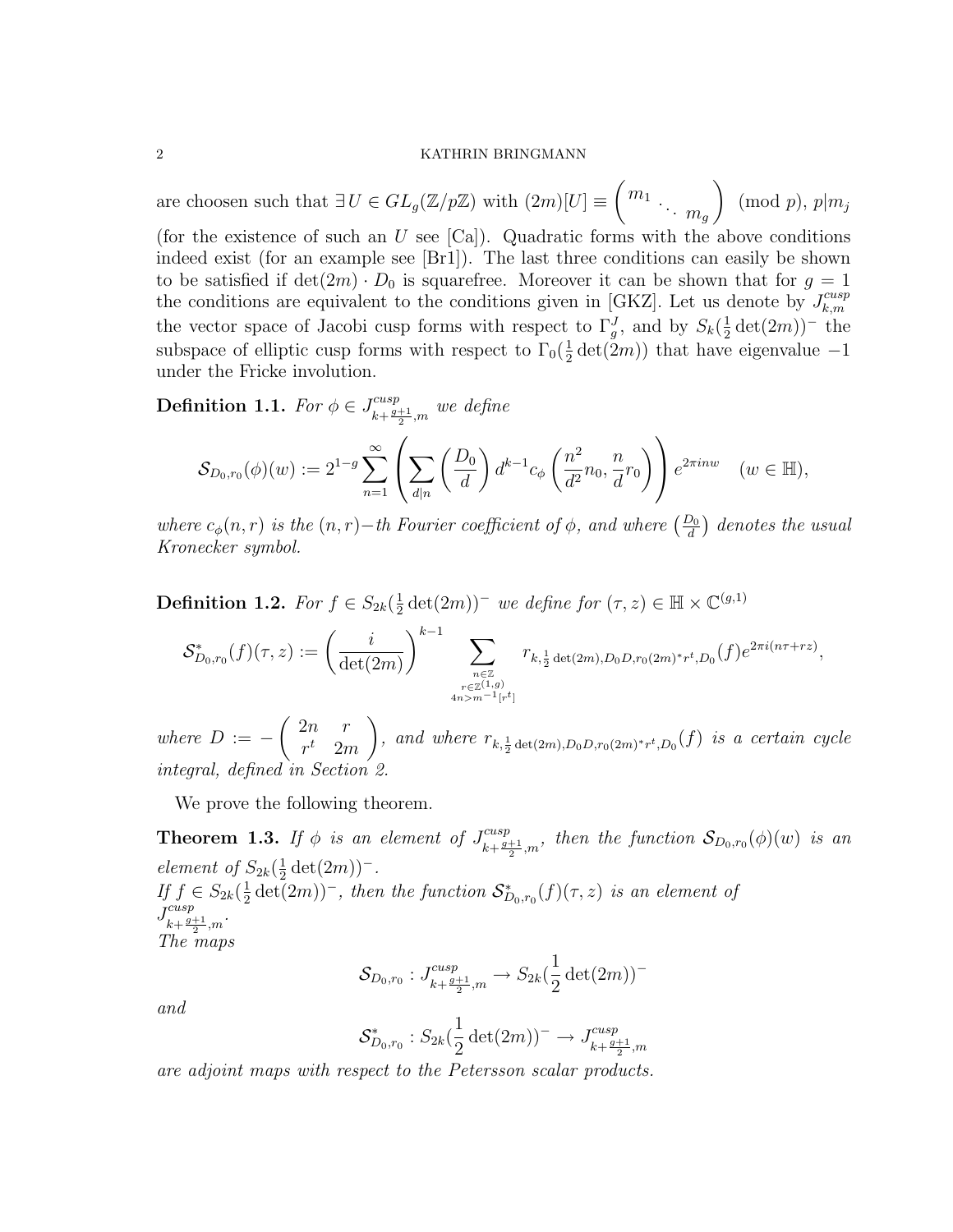For the proof we follow the same method as in [GKZ] and define a function  $\Omega_{k,m,D_0,r_0}(w;\tau,z)$  that can easily be shown to be a holomorphic kernel function for the map  $S_{D_0,r_0}^*$ . To prove the theorem we have to show that  $\Omega_{k,m,D_0,r_0}(w;\tau,z)$  is also a holomorphic kernel function for the map  $\mathcal{S}_{D_0,r_0}$ . Using the Petersson coefficient formula for Jacobi cusp forms, we have to show that  $\Omega_{k,m,D_0,r_0}(w;\tau,z)$  has a Fourier expansion, where the Fourier coefficients are certain linear combinations of Jacobi-Poincaré series. Therefore we have to manipulate certain higher dimensional congruences and compute sums of multi-variable Kloosterman sums.

Remark. This paper is a condensed version of a part of the authors Ph.D. thesis supervised by Prof. Dr. W. Kohnen.

## **ACKNOWLEDGEMENTS**

The author thanks Winfried Kohnen and Ken Ono for their helpful comments.

## 2. General facts about quadratic forms, the generalized genus character, and Jacobi cusp forms

First we recall some facts about quadratic forms, the generalized genus character, and Jacobi cusp forms. For details, we refer the reader to [BK], [Br1],[Br2], [EZ], and [GKZ]. For  $a, b, c \in \mathbb{Z}$  let us define the integral binary quadratic form

$$
[a, b, c](x, y) := ax^2 + bxy + cy^2.
$$

The group  $SL_2(\mathbb{Z})$  acts on these forms in the usual way by

$$
[a, b, c] \circ \left(\begin{array}{cc} \alpha & \beta \\ \gamma & \delta \end{array}\right)(x, y) := [a, b, c](\alpha x + \beta y, \gamma x + \delta y) \quad (x, y \in \mathbb{Z}).
$$

Let  $\Delta \in \mathbb{Z}$  be a discriminant and let us denote by  $\mathcal{D}_{\Delta}$  the set of integral binary quadratic forms with discriminant  $\Delta$ . Furthermore, let us abbreviate for  $l \in \mathbb{N}$  by  $\mathcal{D}_{l,\Delta} \subset \mathcal{D}_{\Delta}$  the set of all quadratic forms with the additional condition that  $a \equiv 0 \pmod{l}$ . Moreover let us define for integers  $\rho \pmod{2l}$  with  $\Delta \equiv \rho^2 \pmod{4l}$  the set

$$
\mathcal{D}_{l,\Delta,\rho} := \{ [a,b,c] \in \mathcal{D}_{\Delta} | a \equiv 0 \pmod{l}, b \equiv \rho \pmod{2l} \}.
$$

Then the sets  $\mathcal{D}_{l,\Delta}$  and  $\mathcal{D}_{l,\Delta,\rho}$  are  $\Gamma_0(l)$  invariant.

Now let  $D_0$  be a fundamental discriminant that divides  $\Delta$  such that both  $D_0$  and  $\Delta/D_0$ are squares (mod 4l). Then we define for  $Q = [al, b, c] \in \mathcal{D}_{l,\Delta}$  the following generalized genus character:

$$
\chi_{D_0}(Q) := \begin{cases} \left(\frac{D_0}{n}\right) & \text{if } (a, b, c, D) = 1\\ 0 & \text{otherwise.} \end{cases}
$$

Here *n* is an integer coprime to  $D_0$  represented by the form  $[a_1, b, c_2]$  for some decomposition  $l = l_1 l_2$ ,  $l_i > 0$   $(i = 1, 2)$ . It is easy to show that such an n always exists and that the value of  $\left(\frac{D_0}{n}\right)$  is independent of the choice of  $l_1, l_2$ , and n.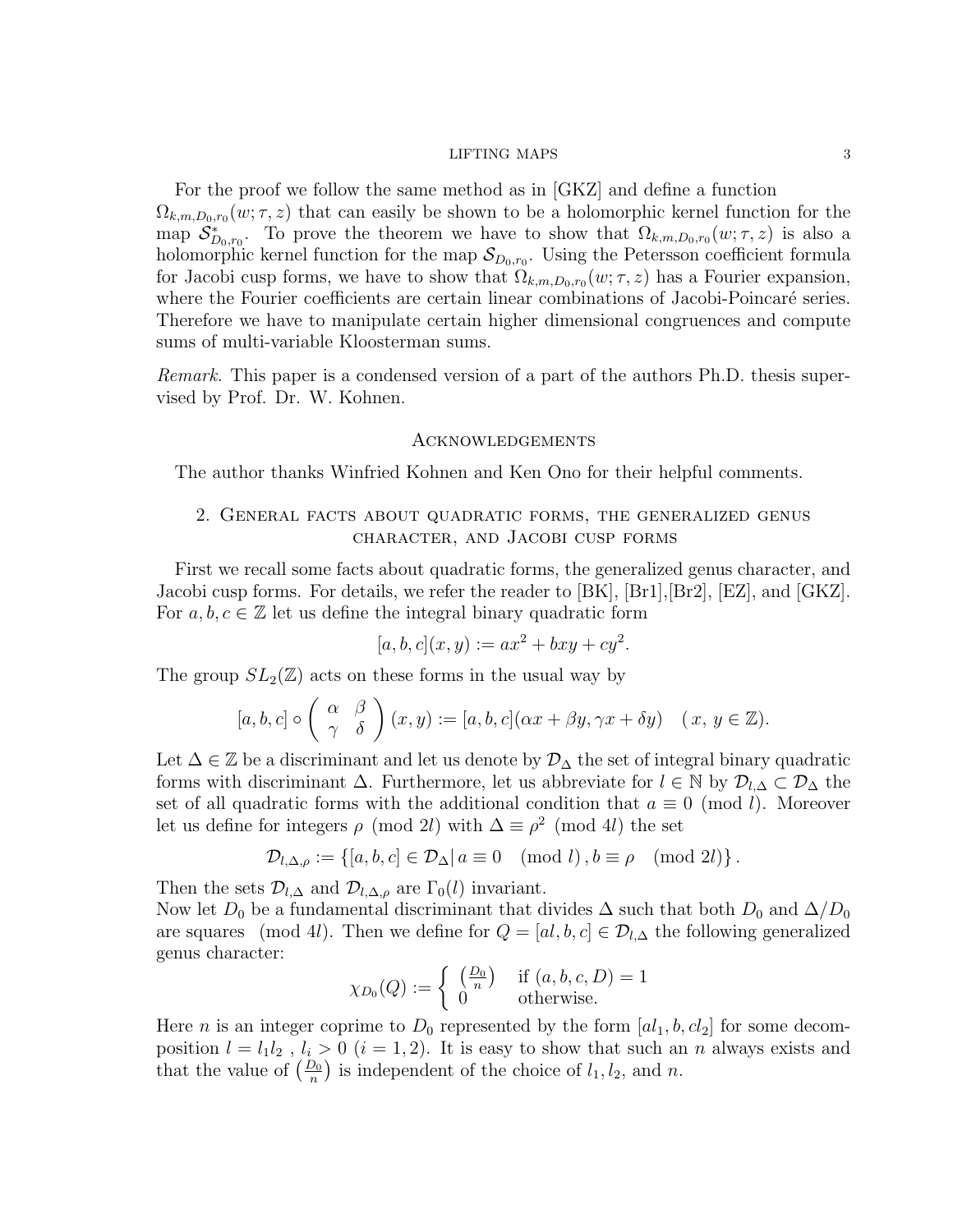**Lemma 2.1.** The function  $\chi_{D_0}$  is  $\Gamma_0(l)$  –invariant and has the following properties:

P1 (Multiplicativity):

 $\chi_{D_0}([al, b, c]) = \chi_{D_0}([a_1l, b, ca_2]) \chi_{D_0}([a_2l, b, ca_1])$  if  $a = a_1a_2, (a_1, a_2) = 1$ . P2 (Invariance under the Fricke involution):

$$
\chi_{D_0}([al, b, c]) = \chi_{D_0}([cl, -b, a]).
$$

P3 (Explicit formula):

$$
\chi_{D_0}([al, b, c]) = \left(\frac{D_1}{l_1 a}\right) \left(\frac{D_2}{l_2 c}\right)
$$

for any splitting  $D_0 = D_1 D_2$  of  $D_0$  into coprime fundamental discriminants and  $l = l_1 l_2$ of l into positive factors such that  $(D_1, l_1a) = (D_1, l_2c) = 1, \chi_{D_0}([al, b, c]) = 0$  if no such splitting exists.

Next we define certain kernel functions for geodesic cycle integrals

$$
f_{k,l,\Delta,\rho,D_0}(z) := \sum_{Q \in \mathcal{D}_{l,\Delta,\rho}} \frac{\chi_{D_0}(Q)}{Q(z,1)^k} \qquad (z \in \mathbb{H}).
$$

Then it is known from [GKZ] that the series  $f_{k,l,\Delta,\rho,D_0}(z)$  is absolutely and locally uniformly convergent for  $k > 1$  and is an element of  $S_{2k}(l)^-$ .

**Lemma 2.2.** The Fourier expansion of  $f_{k,l,\Delta,\rho,D_0}(z)$   $(k \ge 1)$  is given by

$$
f_{k,l,\Delta,\rho,D_0}(z) = \sum_{m=1}^{\infty} c_{k,l}^{\pm}(m,\Delta,\rho,D_0)e^{2\pi imz},
$$

where

$$
c_{k,l}^{\pm}(m,\Delta,\rho,D_0) := c_{k,l}(m,\Delta,\rho,D_0) + (-1)^{k+1}c_{k,l}(m,\Delta,-\rho,D_0),
$$

where  $\pm = (\pm 1)^{k+1}$ , and where

$$
c_{k,l}(m,\Delta,\rho,D_0) = i^k \cdot (-1)^{-\frac{1}{2}} \cdot \frac{(2\pi)^k}{(k-1)!} \cdot (m^2/\Delta)^{\frac{k-1}{2}} \cdot [ |D_0|^{-\frac{1}{2}} \cdot \epsilon_l(m,\Delta,\rho,D_0) + i^{k+1} \cdot \pi \cdot \sqrt{2} \cdot (m^2/\Delta)^{\frac{1}{4}} \cdot \sum_{a \ge 1} (l a)^{-\frac{1}{2}} \cdot S_{la}(m,\Delta,\rho,D_0) \cdot J_{k-1/2} \left( \frac{\pi m \sqrt{\Delta}}{l a} \right) ].
$$

Here

$$
\epsilon_l(m, \Delta, \rho, D_0) := \begin{cases}\n\left(\frac{D_0}{m/f}\right) & \text{if } \Delta = D_0^2 \cdot f^2 \ (f > 0), \ f|m, \ D_0 f \equiv \rho \pmod{2l} \\
0 & \text{otherwise}\n\end{cases}
$$
\n
$$
S_{la}(m, \Delta, \rho, D_0) = \sum_{l, (\Delta, \Delta)} \chi_{D_0}\left(\left[a l, b, \frac{b^2 - \Delta}{4la}\right]\right) \cdot e_{2la}(mb),
$$

$$
a(m, \Delta, \rho, D_0) = \sum_{\substack{b(2la) \\ b \equiv \rho(2l) \\ b^2 \equiv \Delta(4la)}} \chi_{D_0}\left(\left[a l, b, \frac{b^2 - \Delta}{4la}\right]\right) \cdot e_{2la}(m)
$$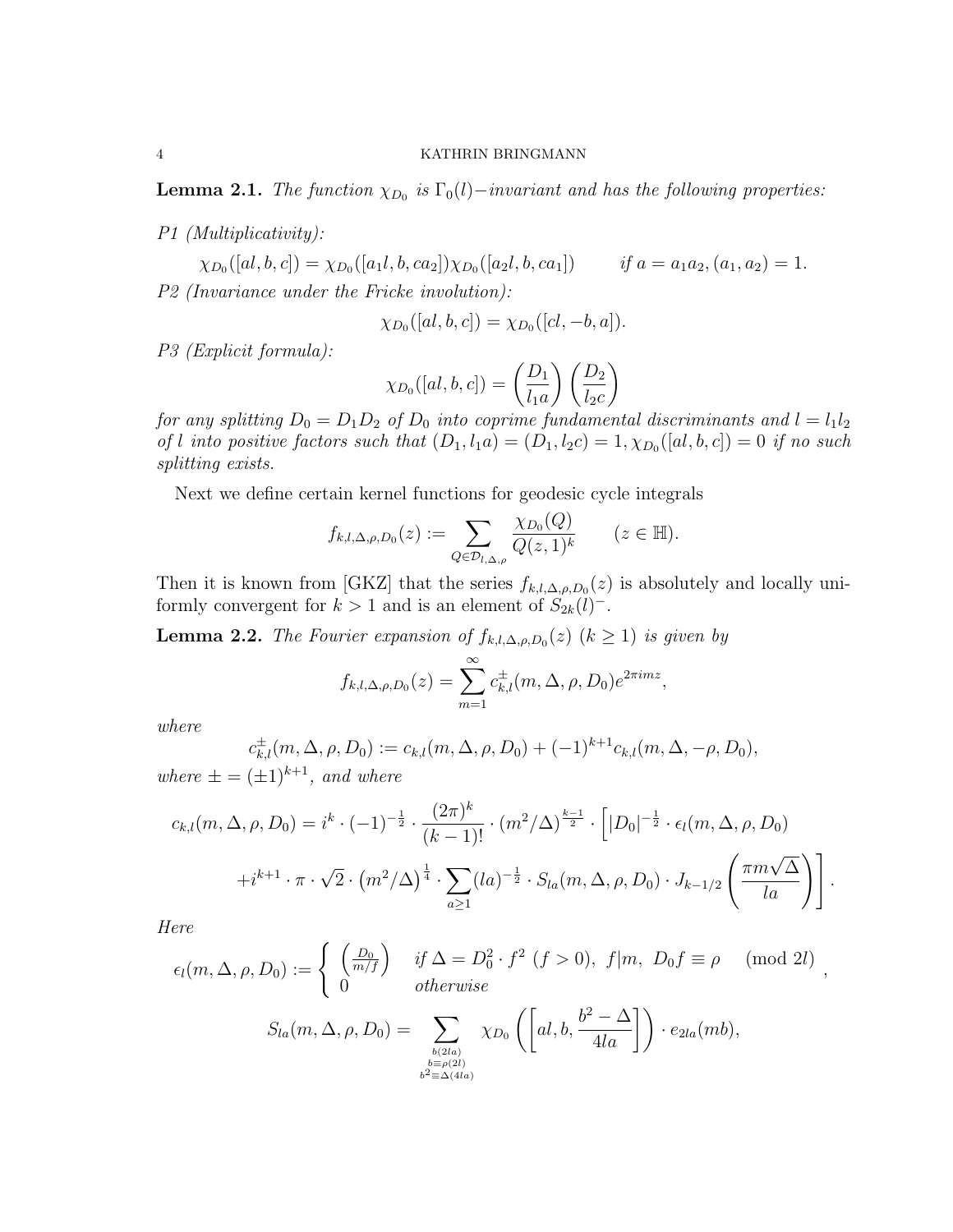### $\rm{LIFTING\;MAPS}\qquad \qquad 5$

and  $J_{k-1/2}(t)$  is the Bessel function of order  $k-1/2$ .

Moreover we define for  $f \in S_{2k}(l)$  and  $Q = [a, b, c] \in \mathcal{D}_{l,\Delta,\rho}$ 

$$
r_{k,l,Q}(f) := \int_{\gamma_Q} f(z) \cdot Q(z,1)^{k-1} dz,
$$

where  $\gamma_Q$  is the image in  $\Gamma_0(l)\backslash\mathbb{H}$  of the semicircle  $a|z|^2 + bx + c = 0$   $(x = \text{Re}(z)),$ orientated from  $\frac{-b-\sqrt{\Delta}}{2a}$  $\frac{-\sqrt{\Delta}}{2a}$  to  $\frac{-b+\sqrt{\Delta}}{2a}$  $\frac{\pm\sqrt{\Delta}}{2a}$  if  $a \neq 0$  or if  $a = 0$  of the vertical line  $bx + c = 0$ , orientated from  $-\frac{c}{b}$  $\frac{c}{b}$  to  $i\infty$  if  $b > 0$  and from  $i\infty$  to  $-\frac{c}{b}$  $\frac{c}{b}$  if  $b < 0$ . Then we can easily show that the above definition makes sense (i.e., the integral is invariant with respect to the subgroup of  $\Gamma_0(l)$  perserving Q) and depends only on the  $\Gamma_0(l)$  equivalence class of Q. Furthermore, we define

$$
r_{k,l,\Delta,\rho,D_0}(f) := \sum_{Q \in \mathcal{D}_{l,\Delta,\rho}/\Gamma_0(l)} \chi_{D_0}(Q) \cdot r_{k,l,Q}(f).
$$

**Theorem 2.3.** For  $f \in S_{2k}(l)^{-1}$  we have

$$
\langle f, f_{k,l,\Delta,\rho,D_0} \rangle = \pi \cdot {2k-2 \choose k-1} \cdot 2^{-2k+2} \cdot \Delta^{-k+1/2} \cdot r_{k,l,\Delta,\rho,D_0}(f),
$$

where  $\langle \cdot, \cdot \rangle$  denotes the usual Petersson scalar product for elliptic cusp forms with respect to  $\Gamma_0(l)$ .

To finish, we want to repeat some facts about Jacobi cusp forms. The Jacobi group  $\Gamma_g^J$  acts on  $\mathbb{H} \times \mathbb{C}^{(g,1)}$  in the usual way by

$$
\left( \left( \begin{array}{cc} a & b \\ c & d \end{array} \right), (\lambda, \mu) \right) \circ (\tau, z) := \left( \frac{a\tau + b}{c\tau + d}, \frac{z + \lambda\tau + \mu}{c\tau + d} \right).
$$

Let k be an integer, m be a positive definite symmetric half-integral  $g \times g$  matrix,  $\gamma\,=\,\left(\left(\begin{array}{cc} a & b \ c & d \end{array}\right),(\lambda,\mu)\right)$  $\setminus$  $\in \Gamma_g^J$ , and  $\phi : \mathbb{H} \times \mathbb{C}^{(g,1)} \to \mathbb{C}$ . Then we define the following action

$$
\phi|_{k,m}\gamma(\tau,z) := (c\tau + d)^{-k} \cdot e(-c(c\tau + d)^{-1}m[z + \lambda\tau + \mu] + m[\lambda]\tau + 2\lambda^t m z))
$$

$$
\phi(\gamma \circ (\tau, z)),
$$

where  $e(z) := e^{2\pi i z}$   $(\forall z \in \mathbb{C})$ . A holomorphic function  $\phi : \mathbb{H} \times \mathbb{C}^{(g,1)} \to \mathbb{C}$  is called a Jacobi cusp form of weight k and index m with respect to  $\Gamma_g^J$ , if  $\phi|_{k,m}\gamma(\tau,z)=\phi(\tau,z)$   $\forall \gamma \in$  $\Gamma_g^J$ , and if it has a Fourier expansion of the form

$$
\phi(\tau, z) = \sum_{\substack{n \in \mathbb{Z} \\ r \in \mathbb{Z}^{(1,g)} \\ 4n > m^{-1}[r^t]}} c(n, r) e(n\tau + rz).
$$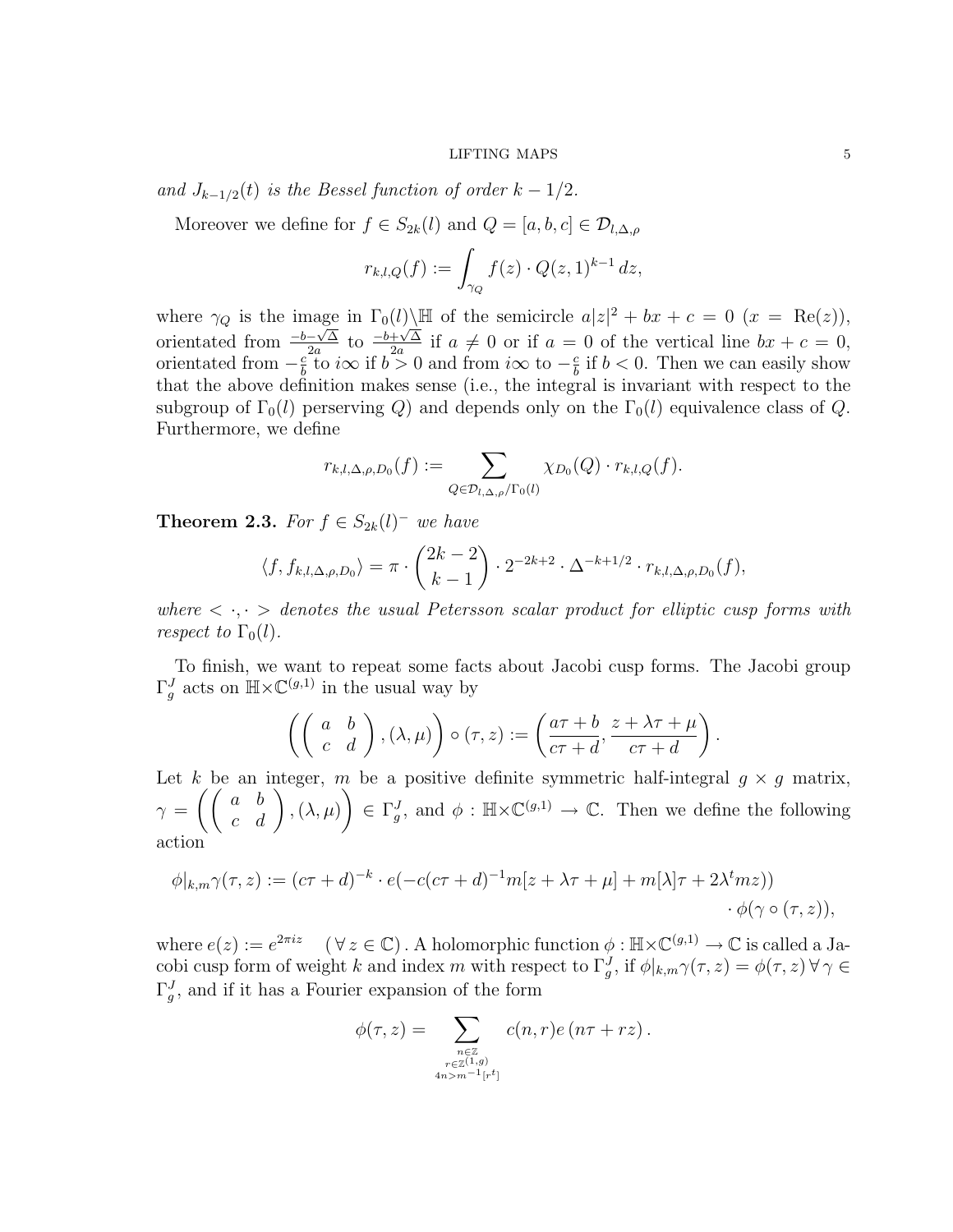Let us denote by  $J_{k,m}^{cusp}$  the vector space of these Jacobi cusp forms. For  $\phi$  and  $\psi \in J_{k,m}^{cusp}$  we define

$$
\langle \phi, \psi \rangle := \int_{\Gamma_g^J \setminus \mathbb{H} \times \mathbb{C}^{(g,1)}} \phi(\tau, z) \cdot \overline{\psi(\tau, z)} \cdot v^k \cdot \exp\left(-4\pi m[y] \cdot v^{-1}\right) dV_g^J,
$$

where  $dV_g^J = v^{-g-2} du dv dx dy$ , and where we have written  $\tau = u + iv$ ,  $z = x + iy$ . For this vector space of Jacobi cusp forms one can define certain Poincaré series  $P_{k,m;(n,r)}(\tau,z)$  as in [BK] for  $k > g+2$  and in [Br1] or [Br2] for  $k = g+2$ . These series satisfies the following Petersson coefficient formula

**Lemma 2.4.** Let  $\phi \in J_{k,m}^{cusp}$ . Then we have

(2.1) 
$$
\langle \phi, P_{k,m;(n,r)} \rangle = \lambda_{k,m,D} \cdot c_{\phi}(n,r),
$$

where  $c_{\phi}(n,r)$  denotes the  $(n,r)$ -th Fourier coefficient of  $\phi$  and

$$
\lambda_{k,m,D} := 2^{(g-1)(k-g/2-1)-g} \cdot \Gamma(k-g/2-1) \cdot \pi^{-k+g/2+1} \cdot (\det m)^{k-(g+3)/2} \cdot |D|^{-k+g/2+1}.
$$

**Lemma 2.5.** The function  $P_{k,m:(n,r)}$  has a Fourier expansion of the form

$$
P_{k,m;(n,r)}(\tau,z) = \sum_{\substack{n' \in \mathbb{Z} \\ r' \in \mathbb{Z}^{(1,g)} \\ 4n' > m^{-1}[r'^t]}} g^{\pm}_{k,m;(n,r)}(n',r')e(n'\tau+r'z),
$$

where  $\pm = (\pm 1)^k$ , where

$$
g_{k,m;(n,r)}^{\pm}(n',r') := g_{k,m;(n,r)}(n',r') + (-1)^k g_{k,m;(n,r)}(n',-r'),
$$

where

$$
g_{k,m;(n,r)}(n',r') := \delta_m(n,r,n',r') + 2\pi i^k \cdot (\det(2m))^{-1/2} \cdot (D'/D)^{k/2-g/4-1/2}
$$

$$
\times \sum_{c \ge 1} e_{2c}(r'm^{-1}r^t) \cdot H_{m,c}(n,r,n',r') \cdot J_{k-g/2-1}\left(\frac{2\pi\sqrt{D'D}}{\det(2m)\cdot c}\right) \cdot c^{-g/2-1},
$$

and where

$$
\delta_m(n, r, n', r') := \begin{cases} 1 & \text{if } D' = D, r' \equiv r \pmod{\mathbb{Z}^{(1,g)} \cdot 2m} \\ 0 & \text{else} \end{cases}
$$

and

$$
H_{m,c}(n,r,n',r'):=\sum_{x(c)\atop y(c)*}e_c((m[x]+rx+n)\bar{y}+n'y+r'x),
$$

where x and y run over a complete set of representatives for  $\mathbb{Z}^{(g,1)}/c\mathbb{Z}^{(g,1)}$  and  $(\mathbb{Z}/c\mathbb{Z})^*$ , respectively, where  $\bar{y}$  denotes an inverse of y (mod c).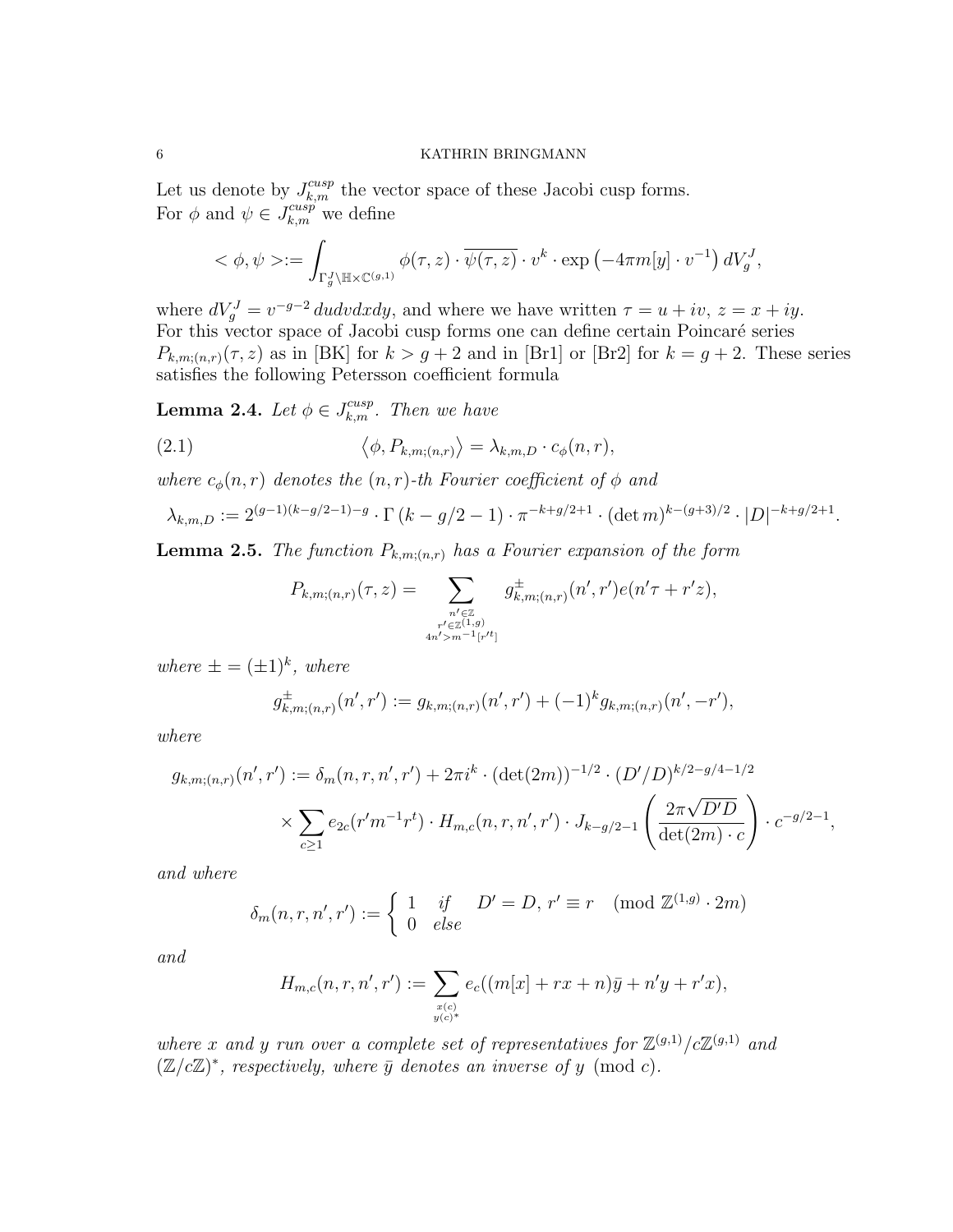### 3. Construction of the lifting maps

Our aim of this section is the proof of Theorem 1.3. For details we refer the reader to [Br1]. Before we can prove the theorem we have to show that Definition 1.2 is allowed. For this it is due to the assumptions given on m and  $D_0$  in the introduction enough to show that

(3.1) 
$$
DD_0 \equiv (r_0(2m)^*r^t)^2 \pmod{p^\nu}
$$

 $\forall p^{\nu}$  with  $p^{\nu}|2 \det 2m$ . For the proof of (3.1) we change  $\begin{pmatrix} 2n_0 & r_0 \\ st & 2n_0 \end{pmatrix}$  $r_0^t$  2*m*  $\setminus$ into

 $\int 2n_0 r_0$  $r_0^t$  2*m*  $\left[\begin{array}{cc} 1 & 0 \end{array}\right]$  $\begin{bmatrix} 1 & 0 \\ 0 & U \end{bmatrix}$ , with  $U \in GL_g(\mathbb{Z}/p^{\nu}\mathbb{Z})$  for a suitabel choice of U. It can be shown that by doing so, congruence (3.1) is changed in an equivalent congruence. Moreover none of the assumptions made for  $D_0$  and m is needed for the proof of the new congruence. We want to regard the cases  $p \neq 2$  and  $p = 2$  separately.

Since for  $p \neq 2$  a quadratic form over the ring of p–adic numbers  $\mathbb{Z}_p$  is equivalent to a sum of forms  $lx^2$  with  $l \in \mathbb{Z}_p$  (cf [Ca]) we may assume that in case  $p \neq 2$  the matrix  $2m$ is a diagonal matrix with diagonal elements  $m_1, \ldots, m_q$ . Moreover we can easily show that p divides exactly one  $m_i$   $(1 \leq i \leq g)$ . Inserting this in both sides of congruence  $(3.1)$  we can show that this congruence holds for  $p \neq 2$ .

Since for  $p = 2$  a quadratic form over the ring of p–adic numbers  $\mathbb{Z}_p$  is equivalent to a sum of forms  $l \cdot x^2$ ,  $2^{\nu} \cdot xy$  and  $2^{\nu} \cdot (x^2 + xy + y^2)$ , where  $l \in \mathbb{Z}_2$  and  $\nu \in \mathbb{N}_0$ (cf.  $[Ca]$ ), we may assume that  $2m$  is a block-diagonal matrix with blocks from the set  $\{2l, 2^{\nu}\left(\frac{2}{1}\right)$ 1  $\frac{1}{2}$ 2  $\Big)$ ,  $2^{\nu} \Big( \begin{smallmatrix} 0 \\ 1 \end{smallmatrix} \Big)$ 1 1  $\begin{pmatrix} 1 \\ 0 \end{pmatrix}$ . Morover we can easily show that the type 2l occurs exactly once and that  $\nu = 0$ . Inserting this in both sides of (3.1) we can show that this congruence holds for  $p = 2$ .

Now we can come to the proof of Theorem 1.3. For this let us define

$$
\Omega_{k,m,D_0,r_0}(w;\tau,z) := c_{k,m,D_0} \cdot \sum_{\substack{n \in \mathbb{Z} \\ r \in \mathbb{Z}^{(1,g)} \\ 4n > m^{-1}[r^t]}} |D|^{k-1/2} \cdot f_{k,\frac{1}{2}\det(2m),D_0D,r(2m)^*r_0^t,D_0}(w)
$$
  

$$
\cdot e^{2\pi i(n\tau + rz)},
$$

where

$$
c_{k,m,D_0} := \frac{(-2i)^{k-1} \cdot |D_0|^{k-1/2}}{\left(\frac{1}{2}\det(2m)\right)^{k-1} \cdot \pi \cdot {2k-2 \choose k-1}}.
$$

One can see easily, using the Fourier expansion of  $f_{k, \frac{1}{2} \det(2m), D_0 D, r(2m) * r_0^t, D_0}(w)$ , that the series  $\Omega_{k,m,D_0,r_0}(w;\tau,z)$  is absolutely convergent. As a function of w it is an element of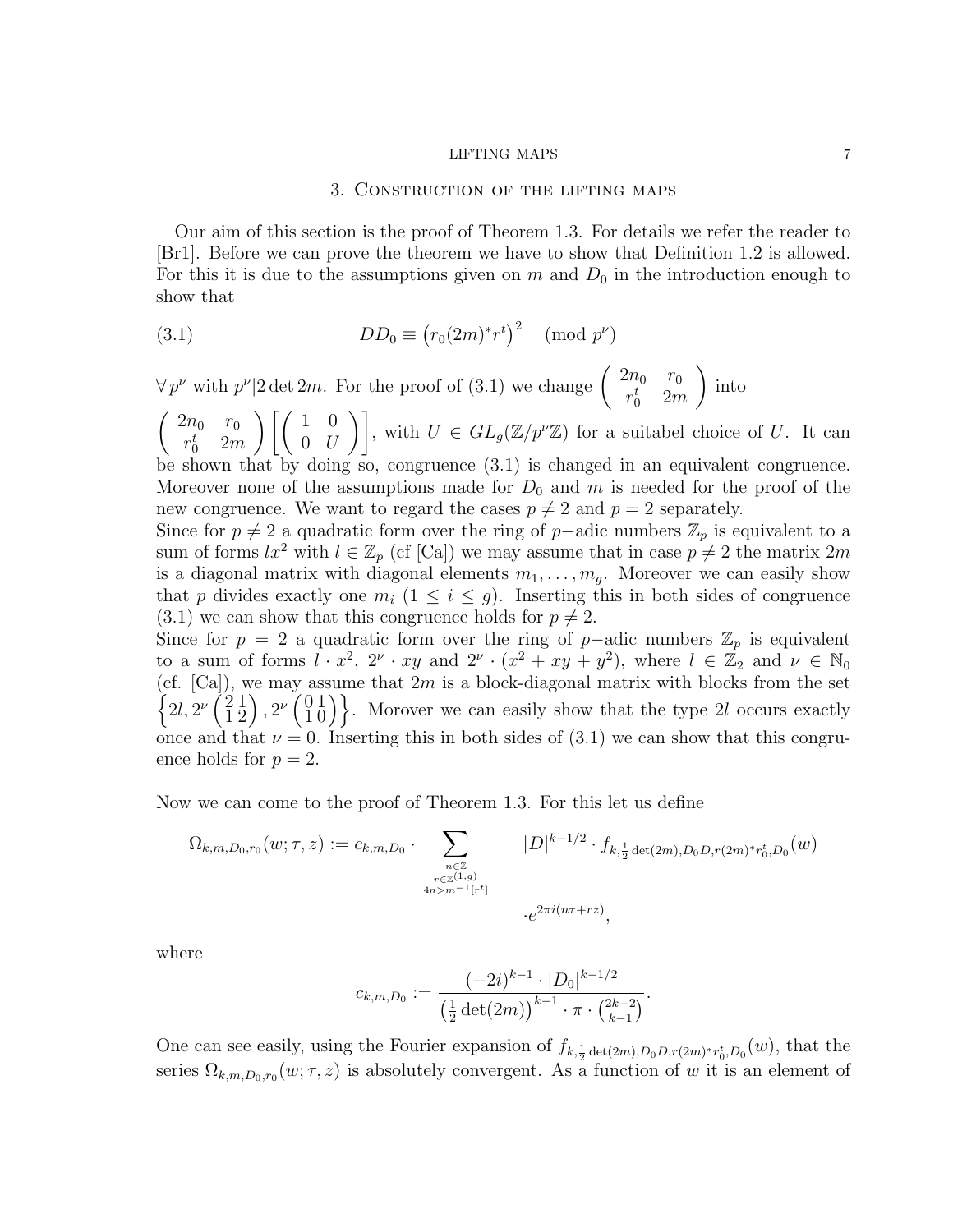$S_{2k}(\frac{1}{2})$  $\frac{1}{2}$  det(2*m*))<sup>-</sup>. Moreover we can show the following identity by using Theorem 2.3

$$
\mathcal{S}_{D_0,r_0}^*(f)(\tau,z) = \langle f, \Omega_{k,m,D_0,r_0}(\cdot; -\bar{\tau}, -\bar{z}) \rangle \qquad \left( \forall f \in S_k \left( \frac{1}{2} \det(2m) \right)^{-} \right).
$$

Next we want to show that

$$
\mathcal{S}_{D_0,r_0}(\phi)(\omega) = \langle \phi, \Omega_{k,m,D_0,r_0}(-\bar{\omega}, \cdot, \cdot) \rangle \quad \left( \forall \phi \in J_{k+\frac{g+1}{2},m}^{cusp} \right).
$$

Since  $\Omega_{k,m,D_0,r_0}(-\bar{\tau},-\bar{z};w) = \Omega_{k,m,D_0,r_0}(\tau,z;-\bar{w})$  we have due to the Petersson coefficient formula to prove that

$$
(3.2) \quad \Omega_{k,m,D_0,r_0}(w;\tau,z) = c_{k,m,D_0} \cdot \frac{i^{k-1} \cdot (2\pi)^k}{(k-1)!} \times \sum_{l \ge 1} l^{k-1} \left( \sum_{dd'=l} \left( \frac{D_0}{d} \right) \cdot d'^k \cdot P_{k+\frac{g+1}{2},m,(n_0d'^2,r_0d') }(\tau,z) \right) e^{2\pi i l w}.
$$

For this we expand both sides of (3.2) in double Fourier series and compare Fourier coefficients. Using the Fourier expansion of  $f_{k, \frac{1}{2} \det(2m), D_0 D, r(2m) * r_0^t, D_0}(w)$  and of  $P_{k+\frac{g+1}{2},m,(n_0d^2,n_0d')},$  it can be seen directly that we have to show

$$
(3.3)
$$
\n
$$
l^{k-1} \cdot (D/D_0)^{k/2} \cdot \epsilon_{\frac{1}{2}\det(2m)}(l, D_0 D, r(2m)^* r_0^t, D_0) + i^{k+1} \cdot (D/D_0)^{k/2-1/4} \cdot l^{k-1/2} \cdot \pi
$$
\n
$$
\times 2(\det(2m))^{-1/2} \cdot \sum_{a \ge 1} a^{-1/2} \cdot S_{\frac{1}{2}\det(2m)a}(l, D_0 D, r(2m)^* r_0^t, D_0)
$$
\n
$$
\cdot J_{k-1/2} \left( \frac{2\pi \cdot l}{\det(2m) \cdot a} \cdot \sqrt{D_0 D} \right)
$$
\n
$$
= l^{k-1} \cdot \sum_{d|l} \left( \frac{D_0}{d} \right) \cdot (l/d)^k \cdot \delta_m \left( \left( \frac{l}{d} \right)^2 n_0, \frac{l}{d} r_0, n, r \right) + 2 \cdot i^{k+(g+1)/2}
$$
\n
$$
\times (D/D_0)^{k/2-1/4} \cdot l^{k-1/2} \cdot \pi \cdot (\det 2m)^{-1/2} \cdot \sum_{d|l} \left( \frac{D_0}{d} \right) \cdot d^{-1/2} \sum_{c \ge 1} e_{2c}(r m^{-1} r_0^t l/d)
$$
\n
$$
\times H_{m,c} \left( \frac{l^2}{d^2} n_0, \left( \frac{l}{d} \right) r_0, n, r \right) \cdot J_{k-1/2} \left( \frac{2\pi \cdot l}{\det(2m) \cdot c \cdot d} \cdot \sqrt{D_0 D} \right) \cdot c^{-g/2-1}.
$$

We first want to show that the first terms of (3.3) agree with each other. For this we have to show the following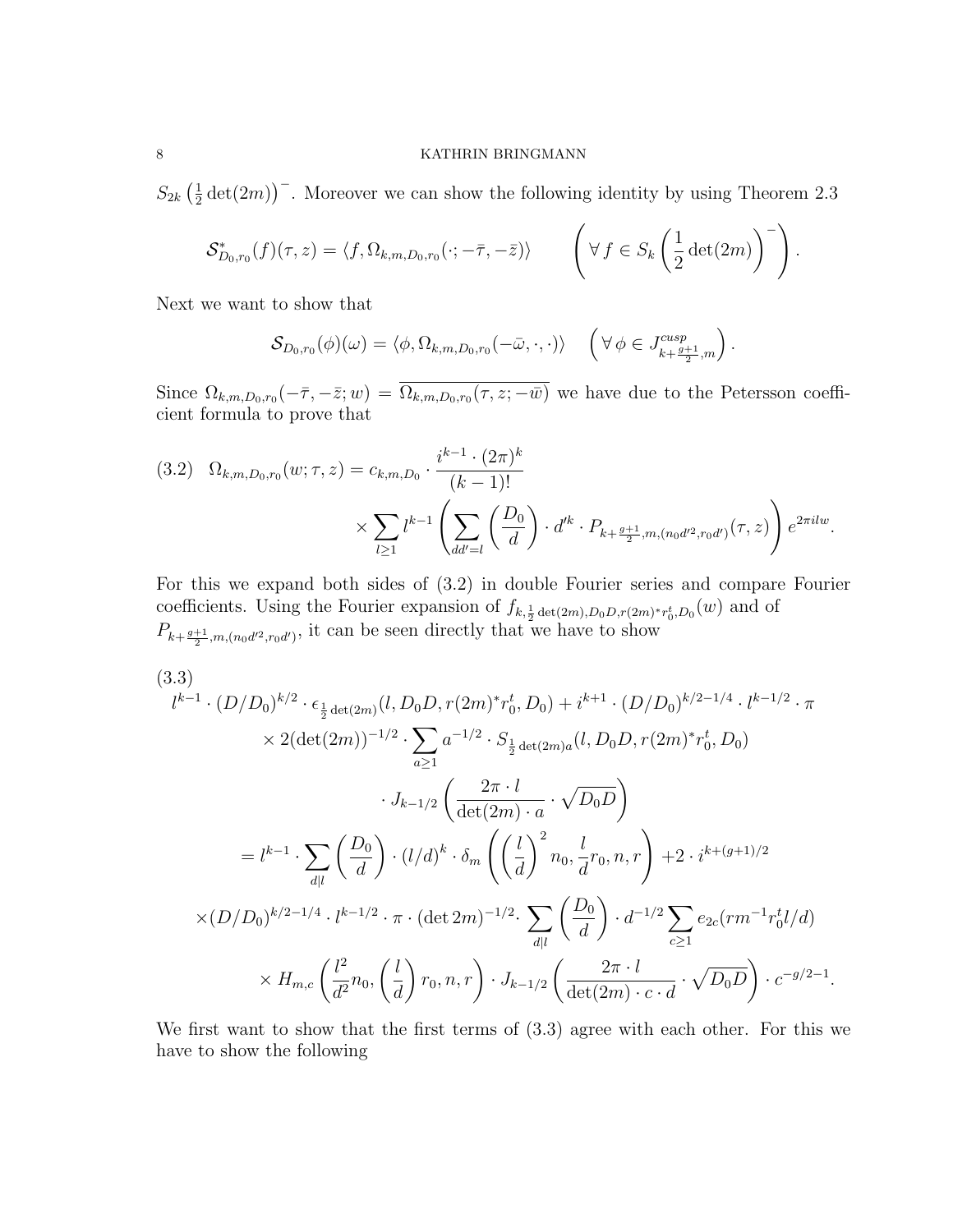Lemma 3.1. We have

$$
(3.4) \quad (D/D_0)^{k/2} \cdot \epsilon_{\frac{1}{2}\det(2m)}(l, D_0 D, r(2m)^* r_0^t, D_0)
$$
  
= 
$$
\sum_{d|l} \left(\frac{D_0}{d}\right) \cdot (l/d)^k \cdot \delta_m \left(\left(\frac{l}{d}\right)^2 n_0, \frac{l}{d} r_0, n, r\right).
$$

*Proof.* The left-hand side of (3.4) is zero unless  $D = D_0 f^2$  for some  $f \in \mathbb{N}$  with  $f|l$  and  $D_0 f \equiv r(2m)^* r_0^t \pmod{\det(2m)}$ . Using  $D_0 = r_0(2m)^* r_0^t - 2n_0 \det(2m)$  (which follows directly from the Jacobi decomposition of  $D_0$ ) we see that this congruence is equivalent to  $r_0(2m)^* r_0^t f \equiv r(2m)^* r_0^t \pmod{\det(2m)}$ . In this case the left-hand side of (3.4) is equal to  $\left(\frac{D_0}{l/f}\right) \cdot f^k$ .

The right-hand side of (3.4) is zero unless  $D = D_0 (l/d)^2$  and  $r \equiv r_0 l/d \pmod{\mathbb{Z}^{(1,g)} \cdot 2m}$ . Setting  $f = l/d$ , we see that in this case it has the value  $\left(\frac{D_0}{l/f}\right) \cdot f^k$ .

Thus we have to show that under the assumptions for  $m$  and  $D_0$  the following congruences are equivalent:

(3.5) 
$$
(r - r_0 f)(2m)^* r_0^t \equiv 0 \pmod{\det(2m)},
$$

(3.6) 
$$
r - r_0 f \equiv 0 \pmod{\mathbb{Z}^{(1,g)} \cdot 2m}.
$$

One directly sees that if r is a solution of  $(3.6)$ , then r is also a solution of  $(3.5)$ . Moreover it can be shown easily that (3.6) is equivalent to the following condition

(3.7) The congruence  $\lambda \cdot 2m \equiv r - r_0 f \pmod{\mathbb{Z}^{(1,g)} \cdot \det(2m)}$  is solvable.

Now we let p be a prime,  $\nu \in \mathbb{N}$  such that  $p^{\nu}$  divides  $\det(2m)$  and consider the congruences:

(3.8) 
$$
(r - r_0 f)(2m)^* r_0^t \equiv 0 \pmod{p^{\nu}},
$$

(3.9) 
$$
\lambda \cdot 2m \equiv r - r_0 f \pmod{\mathbb{Z}^{(1,g)} \cdot p^{\nu}},
$$

and show that every solution r of (3.8) gives a solution  $\lambda$  of (3.9). For this we again change  $\begin{pmatrix} 2n_0 & r_0 \\ -t & 2n_0 \end{pmatrix}$  $r_0^t$  2*m* ) into  $\begin{pmatrix} 2n_0 & r_0 \\ -t & 2n_0 \end{pmatrix}$  $r_0^t$  2*m*  $\left\langle \begin{array}{cc} 1 & 0 \\ 0 & 0 \end{array} \right\rangle$  $\begin{pmatrix} 1 & 0 \\ 0 & U \end{pmatrix}$  with U as before and show the claim in the case that 2m a diagonal matrix if  $p \neq 2$  and a block diagonal matrix if  $p = 2$ . We just have to be careful about using the restrictions given for m and  $D_0$  since these are changed by this substitution (For example the assumption about the common divisors of  $D_0$  and  $\det(2m)$  is changed). Let us abbreviate  $(s_1, \ldots, s_g)^t := r - r_0 U f$ ,  $(r'_1, \ldots, r'_g)^t :=$  $r_0$ , and  $(\lambda_1, \ldots, \lambda_g)^t := \lambda$ . For the proof we treat the cases  $p \neq 2$  and  $p = 2$  separately.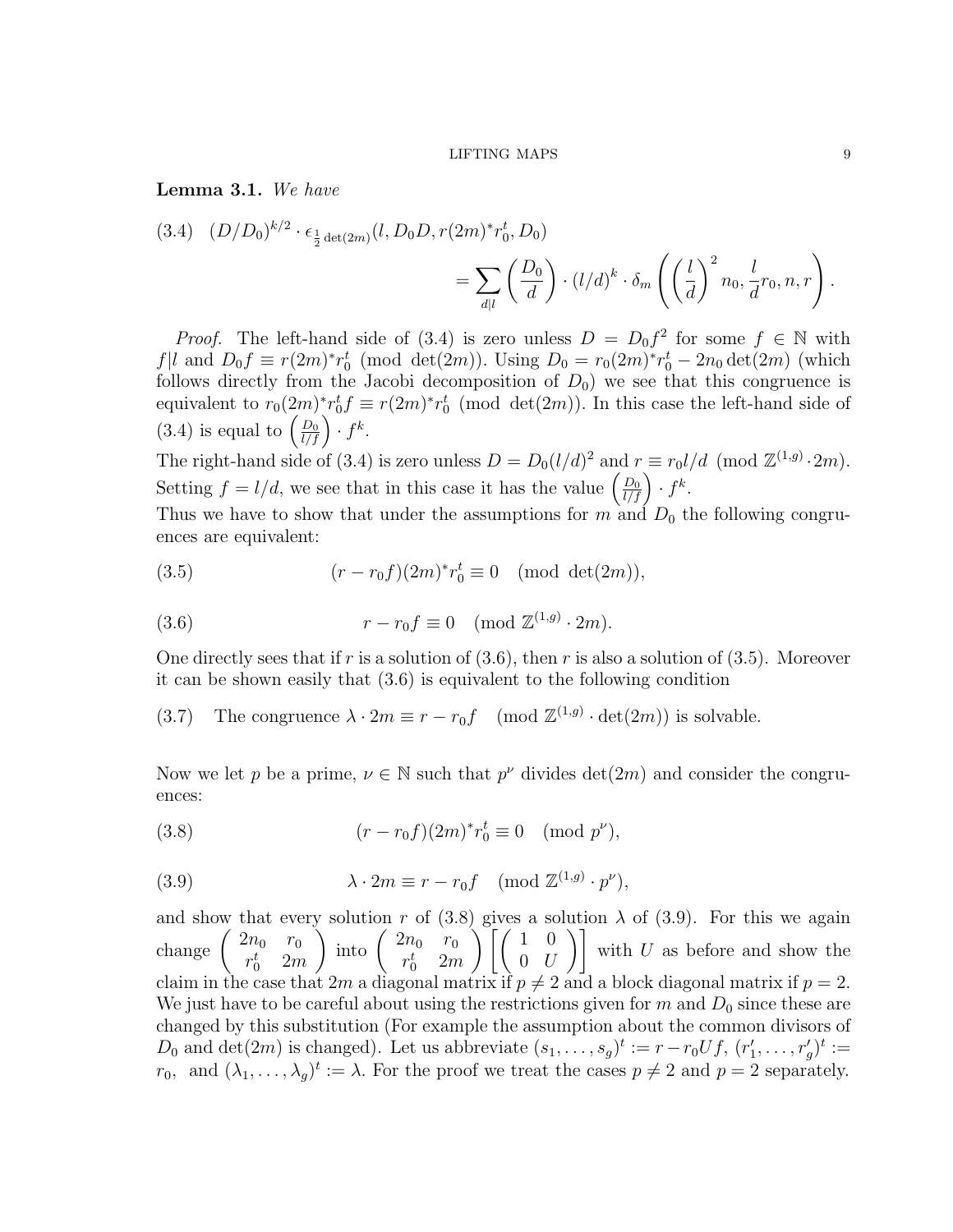In the case  $p \neq 2$  congruence (3.8) is equivalent to

(3.10) 
$$
\sum_{i=1}^{g} \left( \prod_{j \neq i} m_j \right) s_i r'_i \equiv 0 \pmod{p^{\nu}}
$$

and congruence (3.9) is equivalent to the solvability of the congruences

(3.11) 
$$
\lambda_i \cdot m_i \equiv s_i \pmod{p^\nu} \qquad (1 \le i \le g).
$$

Moreover it can be shown easily that p divides exactly one  $m_i$   $(1 \leq i \leq g)$  and that the other  $m_j$  are coprime to p. We may without loss of generality assume that p divides  $m_1$ . Using  $\left(\prod_{j=2}^g m_j, p\right) = 1$  and  $(r'_1, p) = 1$  (which can be seen from the Jacobi decomposition of  $\begin{pmatrix} 2n_0 & r_0 \\ -r & 2n_0 \end{pmatrix}$  $r_0^t$  2*m*  $\setminus$ ) congruence (3.10) is equivalent to  $s_1 \equiv 0 \pmod{p^{\nu}}$ . Thus the claim follows since the congruences  $\lambda_i \cdot m_i \equiv s_i \pmod{p^\nu}$   $(2 \leq i \leq n)$  are solvable due to  $\left(\prod_{j=2}^g m_j, p\right) = 1$ .

In the case  $p = 2$  we get with the same abbreviations as before (and without loss of generality assuming that the block 2l occurs at the first position) that (3.8) has the form

$$
(3.12) \t\t s_1 r'_1 \equiv 0 \pmod{2},
$$

and (3.9) is equivalent to the solvability of the system of congruences

$$
s_1 \equiv 0 \pmod{2},
$$
  
\n
$$
\lambda_3 \equiv s_2 \pmod{2},
$$
  
\n
$$
\lambda_2 \equiv s_3 \pmod{2},
$$
  
\n
$$
\vdots
$$
  
\n
$$
\lambda_{g-1} \equiv s_g \pmod{2}.
$$

Clearly the last  $g - 1$  congruences are solvable. Moreover we obtain as in the case  $p \neq 2$ that  $2 \nmid r'_1$ . Thus (3.12) is equivalent to  $s_1 \equiv 0 \pmod{2}$ , i.e., we have proved Lemma  $3.1.$ 

Thus the first terms in (3.3) agree. Next we have to show that the second terms in (3.3) agree. In the second term on the right-hand side of  $(3.3)$  we substitute  $cd = a$  to get, using  $q \equiv 1 \pmod{8}$ ,

$$
i^{k+1} \cdot (D/D_0)^{k/2 - 1/4} \cdot l^{k-1/2} \cdot 2\pi \cdot (\det(2m))^{-1/2} \cdot \sum_{a \ge 1} \sum_{d|(a,l)} \left(\frac{D_0}{d}\right) \cdot d^{-1/2} \cdot e_{2a}(rm^{-1}r_0^t)
$$

$$
\times H_{m,a/d}^{\pm} \left(\frac{l^2}{d^2}n_0, \frac{l}{d}r_0, n, r\right) \cdot J_{k-1/2} \left(\frac{2\pi \cdot l}{\det(2m) \cdot a} \cdot \sqrt{D_0 D}\right) \cdot (a/d)^{-g/2-1}.
$$

Thus it is sufficient to show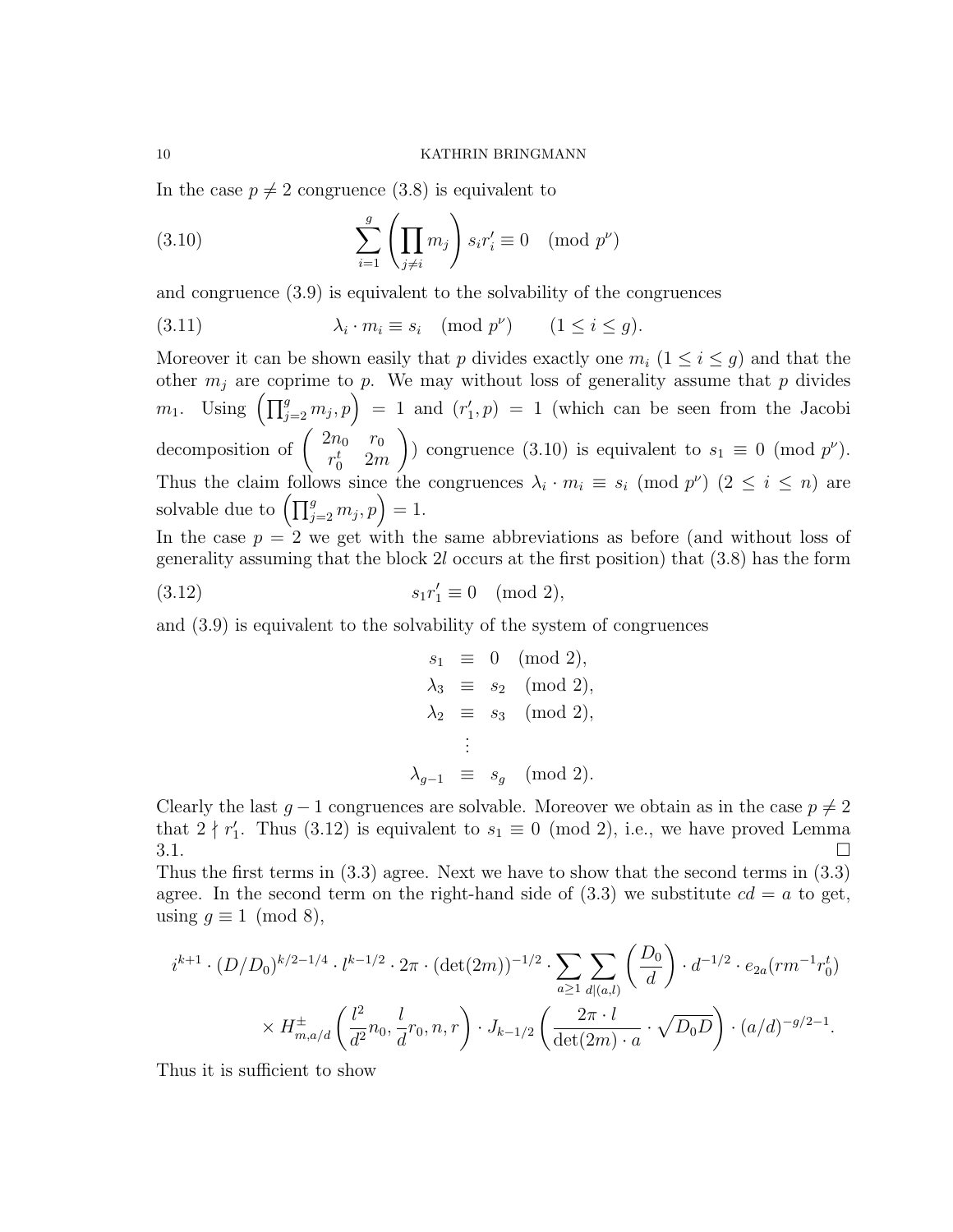**Lemma 3.2.** For  $l \geq 1, n \geq 0$ , and  $r \in \mathbb{Z}^{(1,g)}$  we have

$$
S_{\frac{1}{2}\det(2m)a}(l,DD_0,r_0(2m)^*r^t,D_0)
$$
  
= 
$$
\sum_{d|(a,l)} \left(\frac{D_0}{d}\right) \cdot (a/d)^{g/2} \cdot e_{2a/d}(rm^{-1}r_0^t) \cdot H_{m,a/d}\left(\frac{l^2}{d^2}n_0, \frac{l}{d}r_0, n, r\right).
$$

*Proof.* If we insert the definitions of  $S_{\frac{1}{2}det(2m)a}$  and  $H_{m,a/d}$  and multiply both sides with  $e_{2a}(-r_0m^{-1}r^t)$ , then we see that we have to show

$$
\sum_{\substack{b \equiv r_0(2m)^*r^t(\det(2m))\\b^2 \equiv DD_0(2\det(2m)a)}} \chi_{D_0}\left(\left[\frac{a}{2}\det(2m), b, \frac{b^2 - DD_0}{2\det(2m)a}\right]\right) \cdot e_a\left(\frac{b - r_0(2m)^{-1}r}{\det(2m)}l\right)
$$
\n
$$
= \sum_{d|(a,l)} \left(\frac{D_0}{d}\right) \cdot (a/d)^{-(g+1)/2} \cdot \sum_{\substack{\rho(a/d)^*\\ \lambda(a/d)}} e_{a/d} \left(\left(m[\lambda] + \frac{l}{d}r_0\lambda + \frac{l^2}{d^2}n_0\right)\bar{\rho} + n\rho + r\lambda\right).
$$

Since both sides are periodic in  $l$  with period  $a$ , it is sufficient to show that their Fourier transforms are equal, i.e., we have to show that for every  $h' \in \mathbb{Z}/a\mathbb{Z}$  we have

$$
\frac{1}{a} \cdot \sum_{\substack{b(a\det(2m))\\b \equiv r_0(2m)^*r^t(\det(2m))\\b^2 \equiv DD_0(2\det(2m)a)}} \sum_{l(a)} \chi_{D_0}\left(\left[\frac{a}{2}\det(2m), b, \frac{b^2 - DD_0}{2\det(2m)a}\right]\right)
$$

$$
\times e_a\left(\left(\frac{b - r_0(2m)^{-1}r^t}{\det(2m)} - h'\right)l\right)
$$

$$
(3.13) = \frac{1}{a} \cdot \sum_{l(a)} \sum_{d|(a,l)} \left(\frac{D_0}{d}\right) \cdot (a/d)^{-(g+1)/2} \cdot \sum_{\substack{\rho(a/d)^* \\ \lambda(a/d)}} \times e_{a/d} \left( \left(m[\lambda] + \frac{l}{d} r_0 \lambda + \frac{l^2}{d^2} n_0\right) \overline{\rho} + n\rho + r\lambda - h' \frac{l}{d} \right).
$$

Setting  $h = \det(2m)h' + r_0(2m)^*r^t$  we see the left-hand side of (3.13) is equal to

$$
\frac{1}{a} \cdot \sum_{\substack{b \equiv r_0(2m)^*r^t(\det(2m))\\b^2 \equiv DD_0(2\det(2m))\\b^2 \equiv DD_0(2\det(2m))}} \chi_{D_0}\left(\left[\frac{a}{2}\det(2m), b, \frac{b^2 - DD_0}{2\det(2m)a}\right]\right) \cdot \sum_{l(a)} e_a\left(\frac{l}{\det(2m)}(b-h)\right)
$$
\n
$$
= \begin{cases} \chi_{D_0}\left(\left[a\frac{1}{2}\det(2m), h, \frac{h^2 - DD_0}{2\det(2m)a}\right]\right) & \text{if } h^2 \equiv DD_0 \pmod{2a \det(2m)}\\ 0 & \text{otherwise} \end{cases}
$$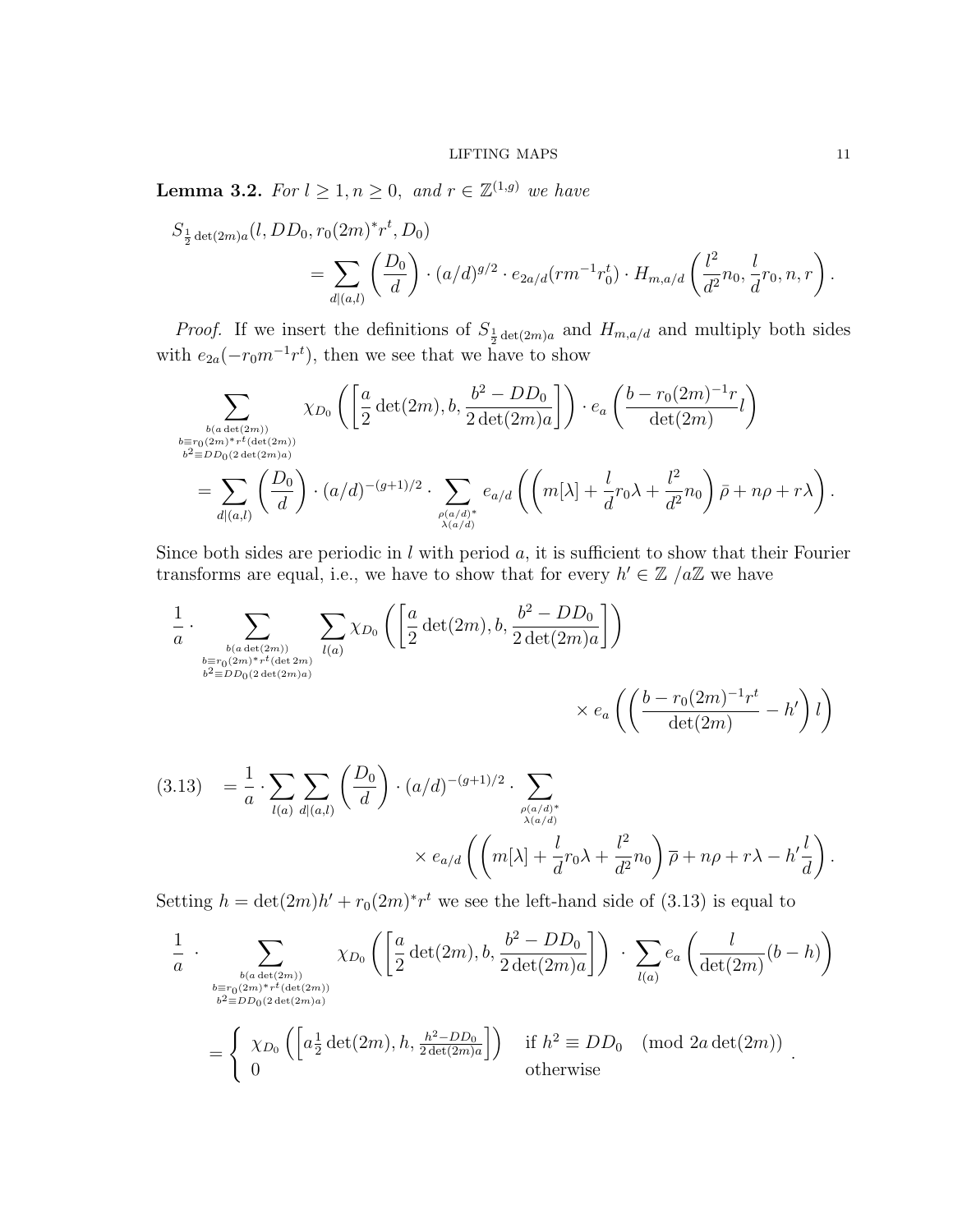For the right-hand side of (3.13) we obtain, after replacing l by ld and then  $(\lambda, l)$  by  $(\rho \lambda, \rho l),$ 

$$
\frac{1}{a} \cdot \sum_{d|a} \left( \frac{D_0}{d} \right) \cdot (d/a)^{(g+1)/2} \cdot \sum_{\rho(a/d)^* \atop \lambda, l(a/d)} e_{a/d} \left( \rho \left( m[\lambda] + r_0 l \lambda + n_0 l^2 + r \lambda - h'l + n \right) \right).
$$

Thus it is left to prove the following

**Lemma 3.3.** Suppose that  $b \equiv r(2m)^* r_0^t \pmod{\det(2m)}$ . Let

$$
F(x, y) := m[x] + r_0 xy + n_0 y^2 + rx + sy + n \qquad (x \in \mathbb{Z}^{(g, 1)}, y \in \mathbb{Z}),
$$

where

$$
s = r(2m)^{-1}r_0^t - \frac{b}{\det(2m)},
$$

and where

$$
F_c(m,r_0,n_0,r,s,n) := F_c := c^{-(g+1)/2} \cdot \sum_{\lambda(c)^*} \sum_{x,y(c)} e_c(\lambda F(x,y)).
$$

Then we have for any  $a \geq 1$ 

$$
(3.14)^{\frac{1}{a}} \cdot \sum_{d|a} \left(\frac{D_0}{d}\right) \cdot F_{a/d} = \begin{cases} \chi_{D_0} \left(\left[\frac{a}{2} \det(2m), b, \frac{b^2 - DD_0}{2 \det(2m)a}\right]\right) & \text{if } a|\frac{b^2 - DD_0}{2 \det(2m)} \\ 0 & \text{otherwise} \end{cases}.
$$

Proof. For the proof we need the following formulas for Gauss sums

**Lemma 3.4.** Let  $a, b \in \mathbb{Z}$ ,  $\nu \in \mathbb{N}_0$ , and let p be a prime number. Define  $G(a, b, p^{\nu}) := \sum_{x(p^{\nu})} e_{p^{\nu}}(ax^2+bx)$ . Let  $\alpha := \nu_p(a)$ , where  $a = p^{\alpha}a'$  with  $(a', p) = 1$ .

- (1) For  $\alpha \geq \nu$  we have  $G(a, b, p^{\nu}) = \begin{cases} p^{\nu} & \text{if } b \equiv 0 \pmod{p^{\nu}} \\ 0 & \text{otherwise} \end{cases}$ .
- (2) For  $0 \leq \alpha < \nu$  and  $b \not\equiv 0 \pmod{p^{\alpha}}$  we have  $G(a, b, p^{\nu}) = 0$ .
- (3) If  $p \neq 2$  and  $b \equiv 0 \pmod{p^{\alpha}}$ ,  $0 \leq \alpha < \nu$ , we have

$$
G(a, b, p^{\nu}) = p^{\frac{\alpha + \nu}{2}} \cdot \epsilon(p^{\nu - \alpha}) \cdot \left(\frac{a/p^{\nu}}{p^{\nu - \alpha}}\right) \cdot e_{p^{\nu + \alpha}} \left(-b^2 \frac{\overline{4a}}{p^{\alpha}}\right),
$$

where  $\frac{4a}{p^{\alpha}}$  is an inverse of  $\frac{4a}{p^{\alpha}} \pmod{p^{\nu+\alpha}}$ , and where  $\epsilon(x) = 1$  or i according as  $x \equiv 1$  or 3 (mod 4).

(4) The sum  $G(a, b, 2^{\nu})$  is equal to  $2^{\nu}$  if  $\nu - \alpha = 1$  and  $b \not\equiv 0 \pmod{2}$ , has the value  $2^{\frac{\nu+\alpha}{2}}\cdot (i+1)\cdot$  $\sqrt{-2^{\nu+\alpha}}$  $a/2^{\alpha}$  $\setminus$  $\cdot \frac{\epsilon(a/2^{\alpha}) \cdot e_{2^{\nu+\alpha}}}{\epsilon}$  $-\frac{\overline{a}}{\alpha}$  $2^{\alpha}$  $b^2$ 4  $\setminus$ 

if  $\nu - \alpha > 1$  and  $b \equiv 0 \pmod{2^{\alpha+1}}$ , and is 0 otherwise. Here  $\overline{a/2^{\alpha}}$  is an inverse of  $a/2^{\alpha} \pmod{p^{\nu+\alpha+2}}$ .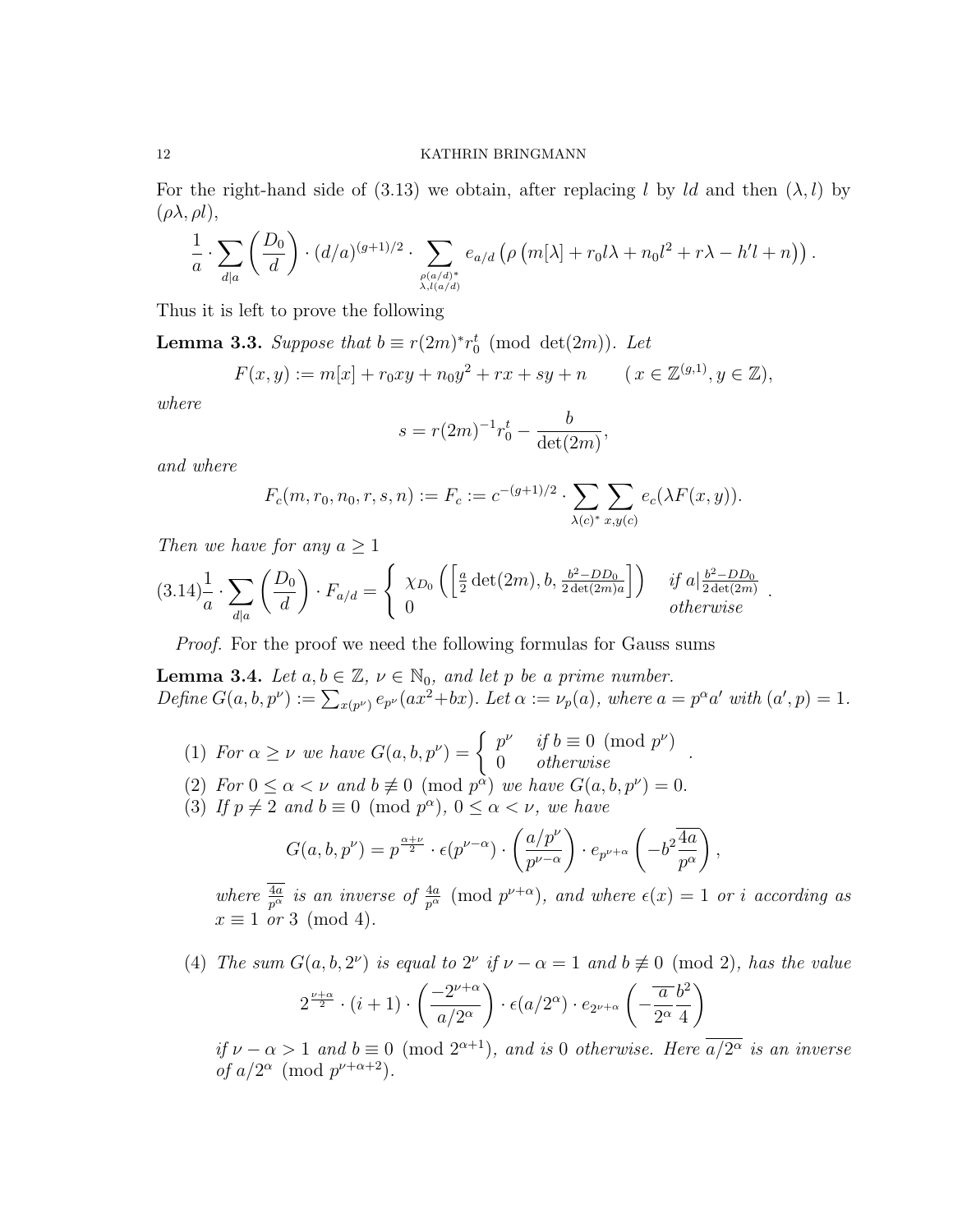**Lemma 3.5.** Let  $p \neq 2$  be a prime, c be a p-power,  $A \in \mathbb{Z}$  with p|A. Then we have

$$
\sum_{\lambda(c)} \left(\frac{\lambda}{p}\right) \cdot e_{pc}(\lambda A) = \begin{cases} \epsilon(p) \cdot \frac{c}{\sqrt{p}} \cdot \left(\frac{A/c}{p}\right) & \text{if } c | A \\ 0 & \text{otherwise} \end{cases}
$$

*Proof of Lemma 3.3.* For the proof we set  $C := \frac{b^2 - DD_0}{2 det(2m)}$  $\frac{b^2-D_{00}}{2\det(2m)}$ . Since both sides of  $(3.14)$ can be shown to be multiplicative functions in a we may assume that a is a  $p$ -power, where  $p$  is a prime number. Moreover, using Lemma 2.1, it can be shown that for the proof of Lemma 3.3 it is sufficient to show that

$$
(3.15) \frac{1}{a} \cdot \sum_{d|a} \left(\frac{D_0}{d}\right) \cdot F_{a/d} = \begin{cases} 0 & \text{if } a \nmid C \\ \left(\frac{D_0}{a}\right) & \text{if } a|C \text{ and } p \nmid D_0 \\ \left(\frac{D_0/p^*}{a}\right) \left(\frac{\frac{1}{2}\det(2m)C/a}{p}\right) & \text{if } a|C \text{ and } p|D_0, \end{cases}
$$

where  $p^*$  is the prime discriminant divisor of D divisible by p. For the proof of  $(3.15)$  we again want to change  $2n_0$   $r_0$  $r_0^t$  2*m* ) into  $\begin{pmatrix} 2n_0 & r_0 \\ r^t & 2n \end{pmatrix}$  $r_0^t$  2*m*  $\left[\begin{array}{cc} 1 & 0 \end{array}\right]$  $\begin{bmatrix} 1 & 0 \\ 0 & U \end{bmatrix}$  with U as before. We can show that by doing so we neither change the left- nor the right-hand side of (3.15). Nevertheless we again have to be careful since we again change the assumptions made on  $D_0$  and m. Let us abbreviate  $(r_1, \ldots, r_g) := r$ , and  $(r'_1, \ldots, r'_g) := r_0$ . We now want to treat the cases  $p \neq 2$  and  $p = 2$  separately.

In case  $p \neq 2$  we may assume that m is a diagonal matrix with entries  $m_1, \ldots, m_q$ . We can show with the same arguments as before that  $(m_i, p) = 1$   $(1 \leq i \leq g)$  if  $p \nmid \det(2m)$ and p divides  $m_i$  for exactly one  $m_i$   $(1 \leq i \leq g)$  if  $p | \det(2m)$ . Morover we have

(3.16) 
$$
D = \det(2m)/2 \cdot (\sum_{i=1}^{g} r_i^2/m_i - 4n),
$$

$$
D_0 = \det(2m)/2 \cdot (\sum_{i=1}^{g} r_i'^2/m_i - 4n_0),
$$

$$
b = \det(2m)/2 \cdot (\sum_{i=1}^{g} r_i r_i'/m_i - 2s).
$$

Furthermore in this case the sum  $F_c$  has the form

$$
F_c = c^{-(g+1)/2} \cdot \sum_{\lambda(c)^*} e_c(n\lambda) \sum_{y(c)} e_c ((n_0 y^2 + sy) \lambda)
$$
  
\$\times \prod\_{i=1}^g \sum\_{x\_i(c)} e\_c ((m\_i x\_i^2 + (yr'\_i + r\_i) x\_i) \lambda)\$.

(3.17)

.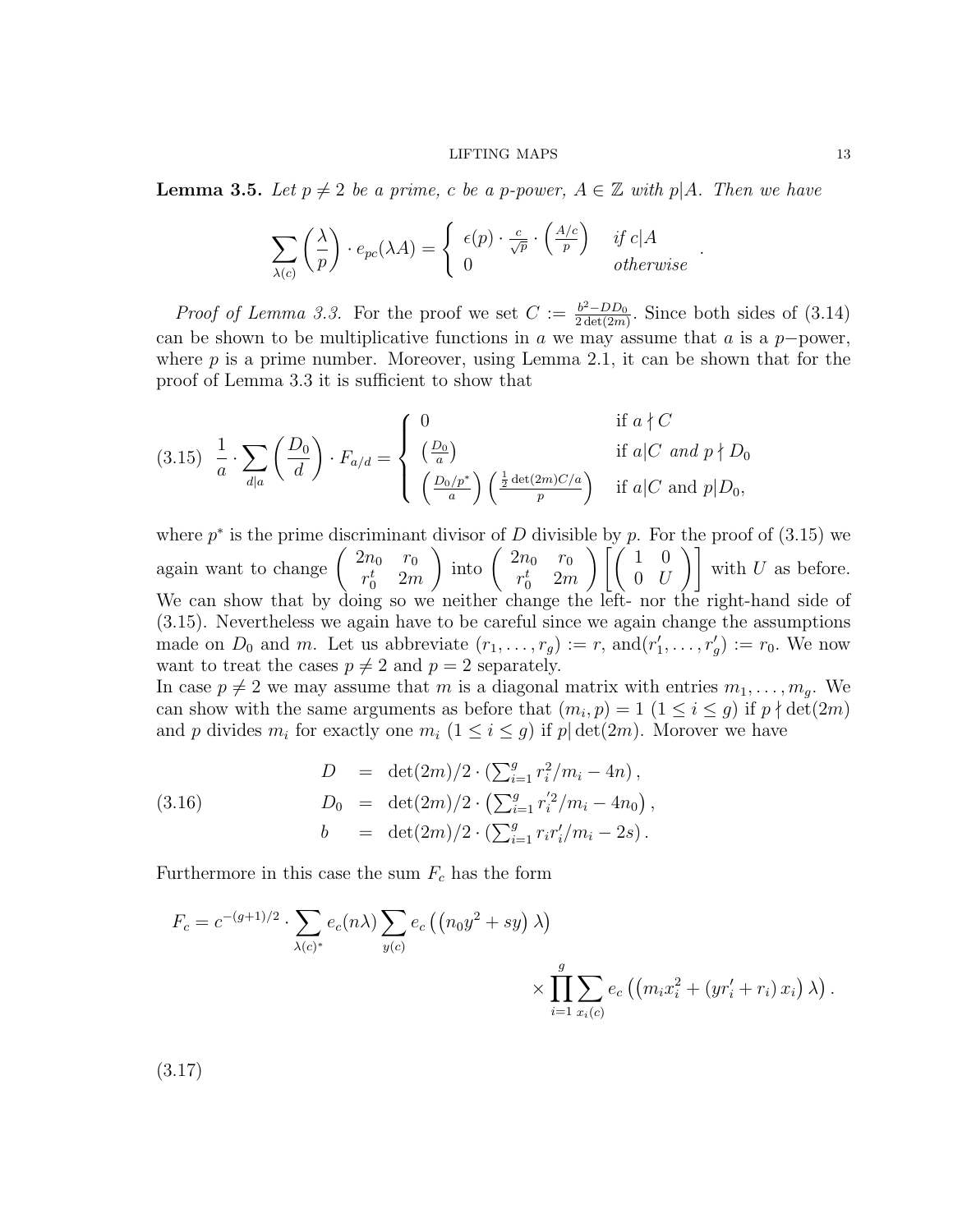Let us first assume  $p \nmid \det(2m)$ . Applying Lemma 3.4 and using  $q \equiv 1 \pmod{4}$  leads to

$$
F_c = c^{-1/2} \cdot \epsilon(c) \cdot \left(\frac{\frac{1}{2}\det(2m)}{c}\right) \cdot \sum_{\lambda(c)^*} \left(\frac{\lambda}{c}\right) \cdot e_c \left(\lambda \left(n - \sum_{i=1}^g r_i^2/(4m_i)\right)\right)
$$

$$
\sum_{y(c)} e_c \left(\left(\lambda \left(n_0 - \sum_{i=1}^g r_i'^2/(4m_i)\right)y^2 + \left(s - \sum_{i=1}^g r_i' r_i/(2m_i)\right)y\right)\right)
$$

$$
= c^{-1/2} \cdot \epsilon(c) \cdot \sum_{\lambda(c)^*} \left(\frac{\lambda}{c}\right) \cdot e_c(-\lambda D) \sum_{y(c)} e_c(-D_0\lambda y^2 - 2b\lambda y),
$$

where for the last identity we have replaced  $\lambda$  by  $2 \det(2m) \cdot \lambda$  and have used (3.16) We now proceed, treating the cases  $p \nmid D_0$  and  $p \mid D_0$ , separately. In the case  $p \nmid D_0$  we have, again using Lemma 3.4 and (3.16)

$$
F_c = \left(\frac{D_0}{c}\right) \cdot \sum_{\lambda(c)^*} e_c \left(\lambda (b^2 - DD_0)/D_0\right) = \left(\frac{D_0}{c}\right) \cdot \sum_{\lambda(c)^*} e_c (\lambda C),
$$

where for the last identity we have replaced  $\lambda$  by  $\lambda \cdot D_0 \cdot \overline{2 \det(2m)}$ , where  $\overline{2 \det(2m)}$  is an inverse of  $2 \det(2m) \pmod{c}$ . Thus we obtain

$$
\sum_{d|a} \left(\frac{D_0}{d}\right) \cdot F_{a/d} = \left(\frac{D_0}{a}\right) \sum_{\lambda(a)} e_a(\lambda C) = \begin{cases} \left(\frac{D_0}{a}\right) \cdot a & \text{if } a|C \\ 0 & \text{otherwise} \end{cases}
$$

In the case  $p|_{D_0}$  we obtain, using Lemma 3.4, that  $F_c$  vanishes if  $p \nmid b$  (which is equivalent to  $p \nmid C$  and otherwise has the value

$$
F_c = p^{1/2} \cdot \epsilon(p) \cdot \left(\frac{D_0/p^*}{c/p}\right) \cdot \sum_{\lambda(c)^*} \left(\frac{\lambda}{p}\right) \cdot e_c \left(\lambda \left(b^2 - DD_0\right) / D_0\right)
$$
  
=  $p^{1/2} \cdot \epsilon(p) \cdot \left(\frac{D_0/p^*}{c/p}\right) \cdot \left(\frac{\frac{1}{2} \det(2m)}{p}\right) \cdot \left(\frac{D_0/p}{p}\right) \cdot \sum_{\lambda(c)^*} \left(\frac{\lambda}{p}\right) \cdot e_c(\lambda C/p),$ 

where for the last identity we have replaced  $\lambda$  by  $\overline{2 \det(2m)} \cdot D_0/p \cdot \lambda$ , where  $\overline{2 \det(2m)}$ is an inverse of  $2 \det(2m) \pmod{c}$ . Thus we obtain in case  $c|C$ , using Lemma 3.5,

(3.18) 
$$
F_c = c \cdot \left(\frac{D_0/p^*}{c}\right) \cdot \left(\frac{\frac{1}{2}\det(2m)C/c}{p}\right).
$$

Othervise the sum vanishes. Clearly expression  $(3.18)$  is zero if  $p|(C/c)$ . Therefore the sum on the left-hand side of  $(3.15)$  is reduced to a single term  $F_a$ .

Now let us assume that  $p | \det(2m)$ . Then we can show that p divides exactly one  $m_i$  $(1 \leq i \leq g)$  of order  $\nu = \nu_p(\det 2m)$ . Without loss of generality we may assume  $p|m_g$ .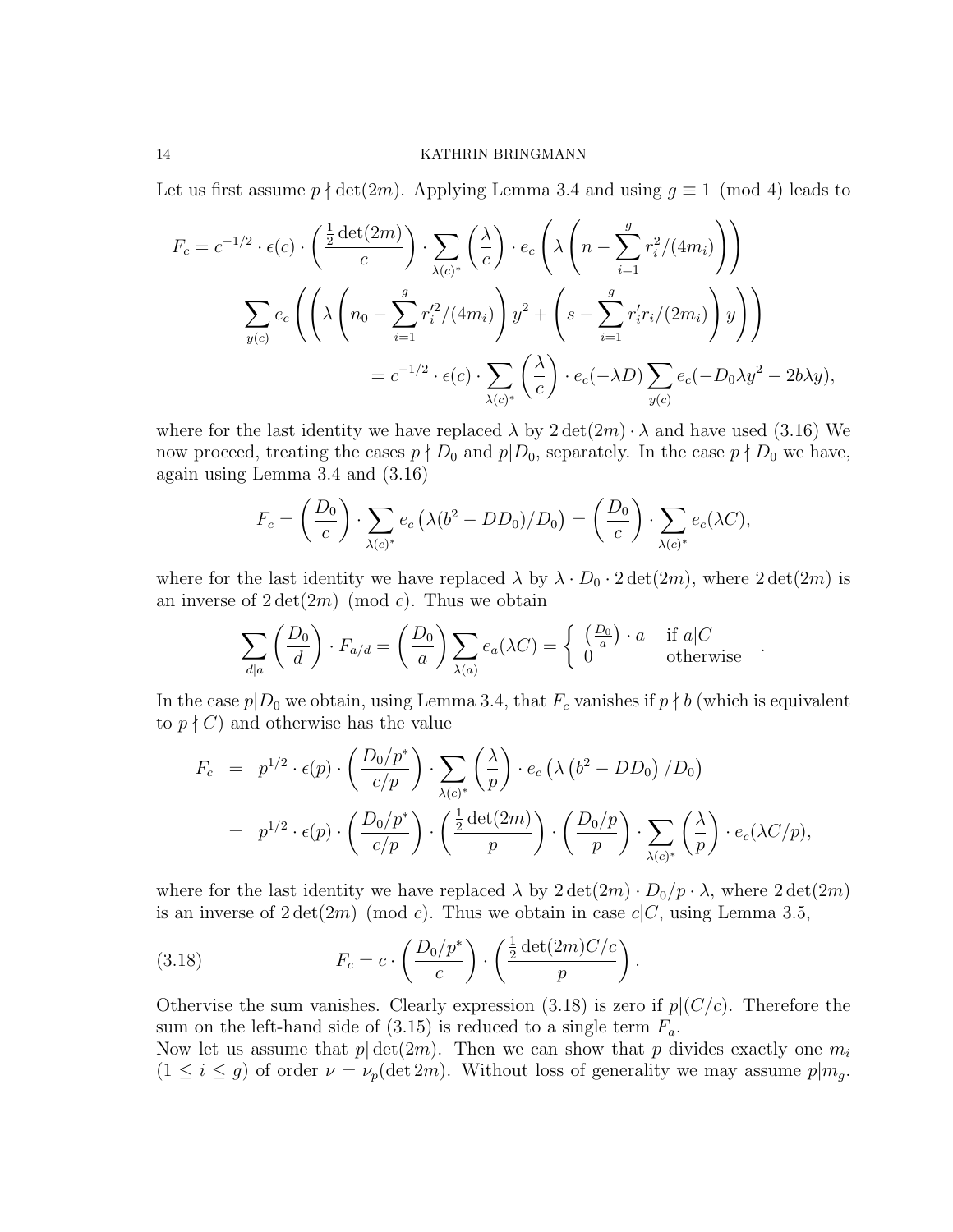In the case  $p^{\nu}|c$  we have, again using Lemma 3.4 and  $q \equiv 1 \pmod{4}$ 

$$
F_c = c^{-1/2} \cdot p^{\nu/2} \cdot \epsilon(c/p^{\nu}) \cdot \left( \frac{\prod_{i=1}^{g-1} m_i}{c} \right) \cdot \left( \frac{m_g/p^{\nu}}{c/p^{\nu}} \right) \cdot \sum_{\lambda(c)^*} e_c \left( \left( n - \sum_{i=1}^{g} r_i^2 / (4m_i) \right) \lambda \right)
$$
  

$$
\left( \frac{\lambda}{c/p^{\nu}} \right) \cdot \sum_{\substack{y(c) \\ yr'_g + r_g \equiv 0(p^{\nu})}} e_c \left( \lambda \left( y^2 \left( n_0 - \sum_{i=1}^{g} r_i'^2 / (4m_i) \right) + y \left( s - \sum_{i=1}^{g} r_i r_i' / (2m_i) \right) \right) \right).
$$
  

$$
= c^{-1/2} \cdot p^{\nu/2} \cdot \epsilon(c/p^{\nu}) \cdot \left( \frac{\prod_{i=1}^{g-1} m_i}{c} \right) \cdot \left( \frac{m_g/p^{\nu}}{c/p^{\nu}} \right) \cdot \left( \frac{2 \det(2m)/p^{\nu}}{c/p^{\nu}} \right)
$$
  

$$
\times \sum_{\lambda(c)^*} \left( \frac{\lambda}{c/p^{\nu}} \right) \cdot e_c(-\lambda D/p^{\nu}) \sum_{\substack{y(c) \\ yr'_g + r_g \equiv 0(p^{\nu})}} e_c \left( \lambda \left( -y^2 D_0/p^{\nu} - 2b/p^{\nu} y \right) \right),
$$

where for the last identity we have replaced  $\lambda$  by  $\frac{2 \det(2m)}{p} \cdot \lambda$ . Using  $p \nmid D_0$  we can show with the same arguments as before that  $(r'_g, p) = 1$ . Thus we can replace y by  $-r_g\overline{r'_g}+p^\nu y$ , where  $\overline{r'_g}$  is an inverse of  $r'_g \pmod{c}$ , and where the new y runs  $p^{\nu}$ . Moreover we can easily show that  $\left(\frac{\prod_{i=1}^{g-1} m_i}{n}\right)$  $\binom{n-1}{p}$  = 1. Thus we obtain

$$
F_c = c^{-1/2} \cdot p^{\nu} \cdot \epsilon(c/p) \cdot \sum_{\lambda(c)^*} \left( \frac{\lambda}{c/p^{\nu}} \right) \cdot e_c \left( \lambda \left( -D/p^{\nu} - D_0/p^{\nu} \cdot \left( r_g \overline{r'_g} \right)^2 + 2b/p^{\nu} \left( r_g \overline{r'_g} \right) \right) \right)
$$

$$
\times \sum_{y(c/p^{\nu})} e_c \left( \lambda \left( -p^{\nu} y^2 D_0 + 2y \left( D_0 r_g \overline{r'_g} - b \right) \right) \right).
$$

Due to (3.16) we have  $D_0 r_g \overline{r'_g} - b \equiv 0 \pmod{p^\nu}$ , i.e., we get, using Lemma 3.4,  $p \nmid D_0$ and  $\left(\frac{D_0}{n}\right)$  $\left(\frac{p_0}{p}\right) = 1$ 

(3.19) 
$$
F_c = \sum_{\lambda(c)^*} e_c \left( \frac{\lambda(b^2 - DD_0)}{p^{\nu} D_0} \right) = \sum_{\lambda(c)^*} e_c(C\lambda),
$$

where for the last identity we have changed  $\lambda$  into  $D_0 \cdot 2 \det(2m)/p^{\nu} \cdot \lambda$ , where  $2 \det(2m)/p^{\nu}$ denotes an inverse of  $2 \det(2m)/p^{\nu} \pmod{c}$ .

The case  $p^{\nu} \nmid c$  is treated similarly and gives the same value for  $F_c$ . Thus we infer that

$$
\sum_{d|a} \left( \frac{D_0}{d} \right) \cdot F_{a/d} = \sum_{\lambda(c)} e_a(\lambda C) = \begin{cases} a & \text{if } a|C \\ 0 & \text{otherwise} \end{cases}.
$$

Therefore formula (3.15) is proved in the case  $p \neq 2$ .

In the case  $p = 2$  we only prove (3.15) in case that  $D_0$  is odd since the case that  $D_0$  is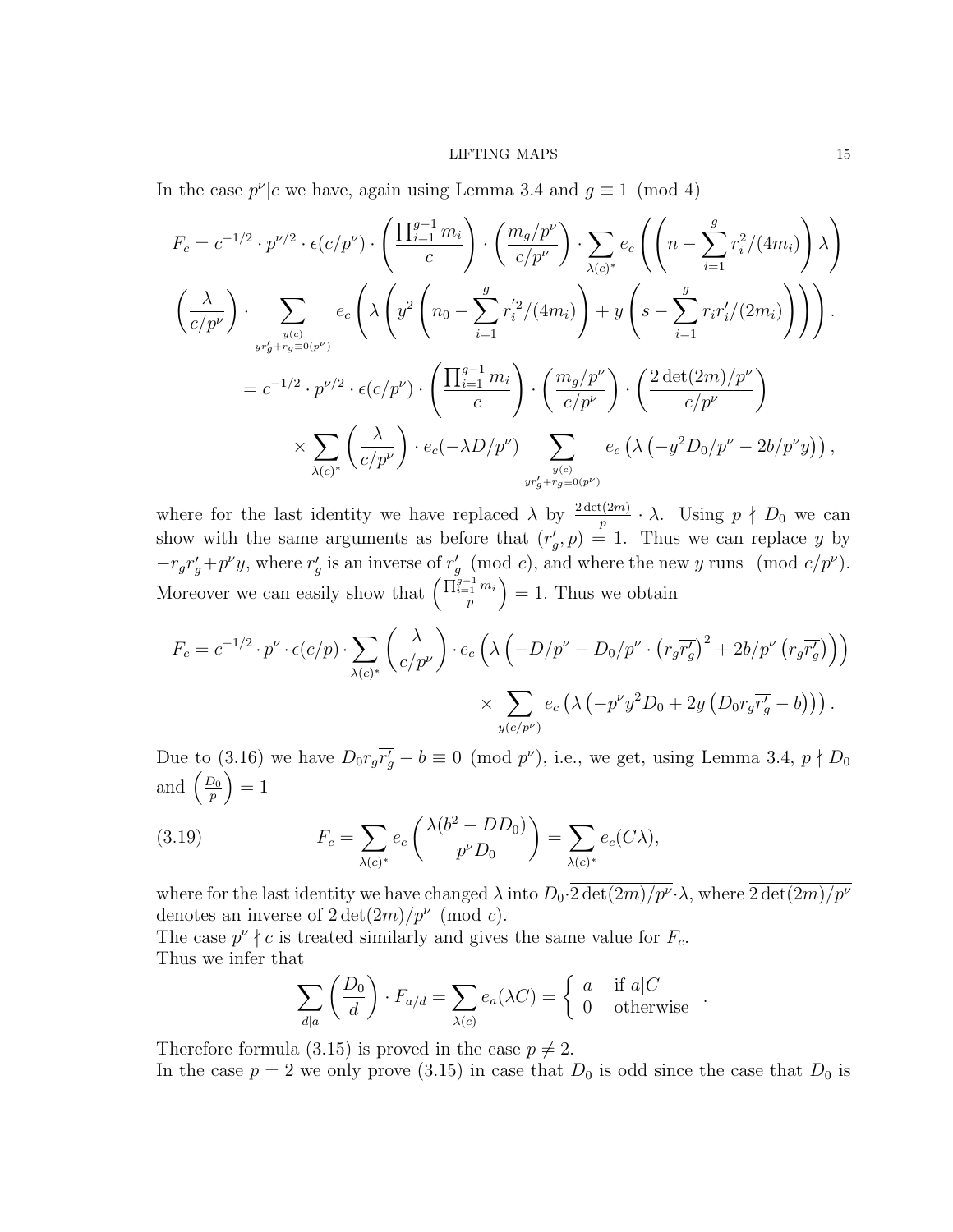even can be treated with the same arguments. In the case that  $D_0$  is odd we may assume with the same arguments as before that  $m$  is a block diagonal matrix with blocks from the set  $\left\{l, \left(\frac{1}{2}\right)\right\}$  $\frac{1}{2}$  $\Bigg)$  ,  $\Big(\frac{0}{\frac{1}{2}}$  $\left\{\frac{1}{2}\right\}$ , where the type l occurs exactly once. Let the type  $\left(\frac{1}{2}\right)$  $\frac{1}{2}$  $\setminus$ occur  $g_1$  times and the type  $\begin{pmatrix} 0 \\ \frac{1}{2} \end{pmatrix}$  $\frac{1}{2}$ <sup>0</sup> occur  $g_2$  times, i.e.,  $g = 1 + 2g_1 + 2g_2$ . Let us set  $I := \{2, 4, \ldots, 2g_1\}, \text{ and } J := \{2g_1 + 2, 2g_1 + 4, \ldots, g - 1\} \subset \mathbb{N}. \text{ Then we have }$ 

$$
D = \frac{1}{2} \det(2m) \cdot \left( -4n + \frac{r_1^2}{l} + \frac{4}{3} \cdot \sum_{i \in I} (r_i^2 - r_i r_{i+1} + r_{i+1}^2) + 4 \cdot \sum_{i \in J} r_i r_{i+1} \right),
$$
  
\n
$$
D_0 = \frac{1}{2} \det(2m) \cdot \left( -4n_0 + \frac{r_1^{'2}}{l} + \frac{4}{3} \cdot \sum_{i \in I} \left( r_i^{'2} - r_i' r_{i+1}' + r_{i+1}^{'2} \right) + 4 \cdot \sum_{i \in J} r_i' r_{i+1}' \right),
$$
  
\n
$$
b = \frac{1}{2} \det(2m) \cdot \left( -2s + \frac{r_1 r_1'}{l} + \frac{2}{3} \cdot \sum_{i \in I} \left( 2r_i r_i' + 2r_{i+1} r_{i+1}' - r_i' r_{i+1} - r_{i+1}' r_i \right) + 2 \cdot \sum_{i \in J} \left( r_i' r_{i+1} + r_i r_{i+1}' \right) \right),
$$
  
\n(3.20)

and

$$
C = \frac{1}{2} \det(2m) \cdot \left( \left( -s + \frac{r_1 r_1'}{2l} + \frac{1}{3} \cdot \sum_{i \in I} \left( 2r_i' r_i - r_i' r_{i+1} - r_{i+1}' r_i + 2r_{i+1}' r_{i+1} \right) \right) + \sum_{i \in J} \left( r_i' r_{i+1} + r_{i+1}' r_i \right) \right)^2
$$
  
(3.21) 
$$
- \left( -2n + \frac{r_1^2}{2l} + \frac{2}{3} \cdot \sum_{i \in I} (r_i^2 - r_i r_{i+1} + r_{i+1}^2) + 2 \cdot \sum_{i \in J} r_i r_{i+1} \right)
$$

$$
\times \left( -2n_0 + \frac{r_1^2}{2l} + \frac{2}{3} \cdot \sum_{i \in I} \left( r_i'^2 - r_i' r_{i+1}' + r_{i+1}'^2 \right) + 2 \cdot \sum_{i \in J} r_i' r_{i+1}' \right) \right).
$$

Moreover we have

$$
(3.22) \quad F_c = c^{-(g+1)/2} \cdot \sum_{\lambda(c)^*} e_c(n\lambda) \sum_{y(c)} e_c \left( (n_0 y^2 + sy) \lambda \right) \sum_{x_1(c)} e_c \left( (lx_1^2 + (yr_1' + r_1) x_1) \lambda \right)
$$

$$
\times \prod_{i \in I} \sum_{\substack{x_i(c) \\ x_{i+1}(c)}} e_c \left( \lambda \left( x_i^2 + x_i x_{i+1} + x_{i+1}^2 + (r_i' y + r_i) x_i + (r_{i+1}' y + r_{i+1}) x_{i+1} \right) \right)
$$

$$
\times \prod_{i \in J} \sum_{\substack{x_i(c) \\ x_{i+1}(c)}} e_c \left( \lambda \left( x_i x_{i+1} + (r_i' y + r_i) x_i + (r_{i+1}' y + r_{i+1}) x_{i+1} \right) \right).
$$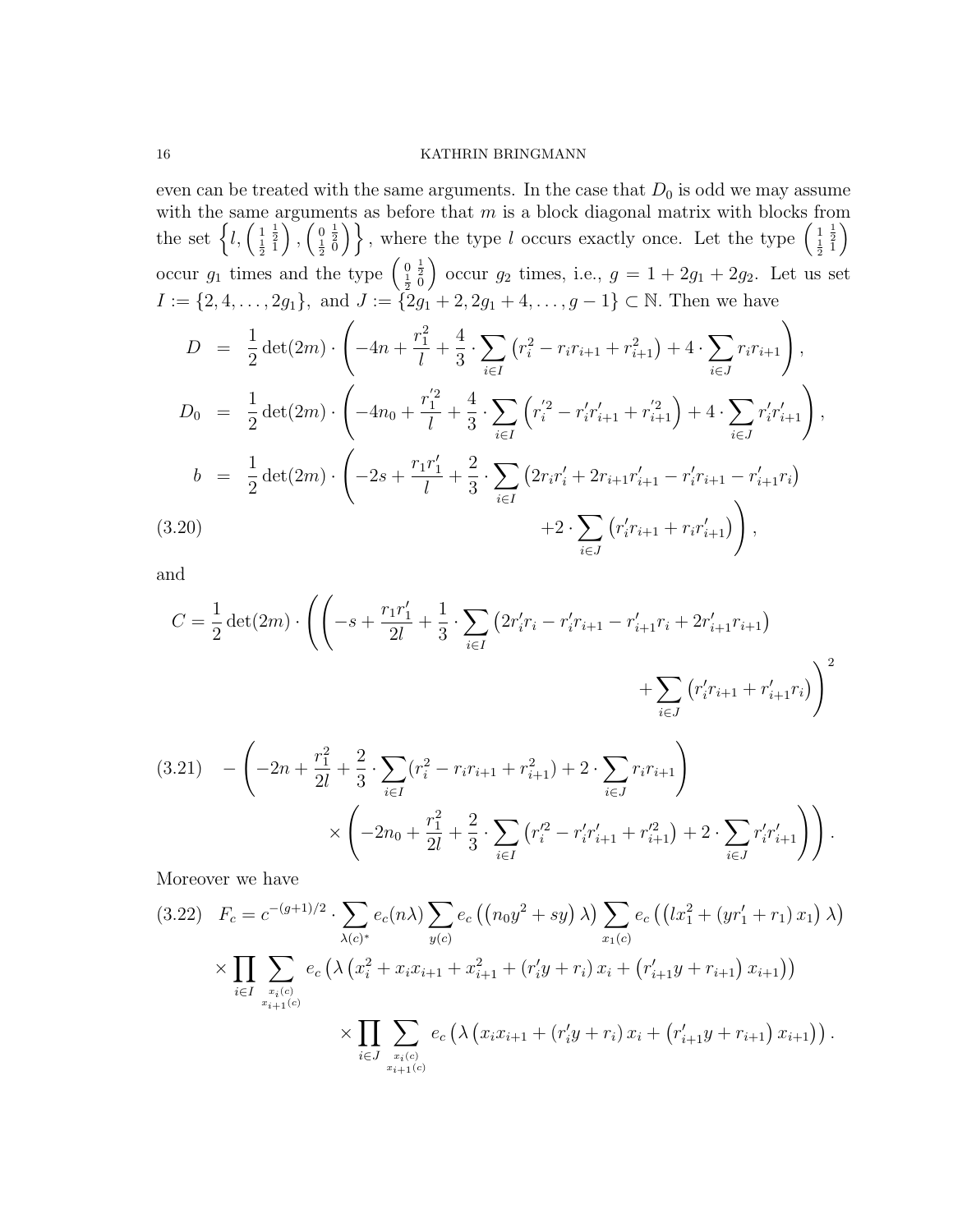We now want to determine the different types of sums over the  $x_i$  that can appear. For this we need Lemma 3.4. We only compute the sums in the case  $c \neq 2$  since the case  $c = 2$  is treated quite similarly. If  $r'_1y + r_1 \equiv 0 \pmod{2}$  we obtain, using Lemma 3.4 and  $(l, 2) = 1$ , that the first type of sum equals

$$
c^{1/2} \cdot \left(\frac{-c}{\lambda l}\right) \cdot \epsilon(l\lambda) \cdot \left(1+i\right) \cdot e_c \left(-\lambda \left(r'_1y+r_1\right)^2/(4l)\right).
$$

Otherwise the sum has the value 0. Moreover we have, again using Lemma 3.4, that the second type of sum is equal to

$$
\sum_{\substack{x_{i+1}(c) \\ x_{i+1} + r'_i y + r_i \equiv 0(2)}} e_c \left( \lambda \left( x_{i+1}^2 + \left( r'_{i+1} y + r_{i+1} \right) x_{i+1} \right) \right) \cdot c^{1/2} \left( \frac{-c}{\lambda} \right) \cdot \epsilon(\lambda) \cdot (1+i)
$$
\n
$$
\times e_c \left( -\lambda \frac{(x_{i+1} + r'_i y + r_i)^2}{4} \right)
$$
\n
$$
= c \cdot \left( \frac{-c}{3} \right) \cdot (-1) \cdot e_c \left( \overline{3} \lambda \left( r_i r_{i+1} - r_i^2 - r_{i+1}^2 \right) + y^2 \left( r'_i r'_{i+1} - r'^2_i - r'^2_{i+1} \right) + y \left( r'_i r_{i+1} + r'_{i+1} r_i - 2r'_i r_i - 2r'_{i+1} r_{i+1} \right) \right),
$$

where for the last identity we have replaced  $x_{i+1}$  by  $-r_i'y - r_i + 2x_{i+1}$ , with the new  $x_{i+1}$ running (mod c/2) and have used that  $\epsilon(\lambda) \cdot \epsilon(3\lambda) = i$ . The third type of sum is equal to

$$
c \cdot (-1) \cdot \left(\frac{-c}{-1}\right) \cdot e_c \left(-\lambda \left(y^2 r'_i r'_{i+1} + y \left(r'_i r_{i+1} + r'_{i+1} r_i\right) + r_i r_{i+1}\right)\right).
$$

Thus we obtain by changing  $\lambda$  into  $\frac{1}{2} \det(2m) \cdot \lambda$ , by using that  $g \equiv 1 \pmod{4}$ , equation  $(3.20)$ , and  $\epsilon(l \cdot \det(2m) \cdot \lambda) = \epsilon(\lambda)$ 

$$
F_c = c^{-1/2} \cdot (1+i) \cdot \sum_{\lambda(c)^*} \left(\frac{-c}{\lambda}\right) \cdot \epsilon \left(l \cdot \frac{1}{2} \det(2m)\lambda\right) \cdot e_c \left(-\lambda D/4\right)
$$
  
\$\times \sum\_{y(c) \atop r\_1' y + r\_1 \equiv 0(2)} e\_c(\lambda(-D\_0/4y^2 - b/2y))\$  
=  $c^{-1/2} \cdot (1+i) \cdot \sum_{\lambda(c)^*} \left(\frac{-c}{\lambda}\right) \cdot \epsilon(\lambda) \cdot e_c \left(\lambda\left(-D/4 - D_0/4(r_1\bar{r}_1)^2 + b/2r_1\bar{r}_1'\right)\right)$   
\$\times \sum\_{y(c/2)} e\_c (\lambda(-D\_0y^2 + (D\_0r\_1\bar{r}\_1' - b) y)),

where for the last identity we have replaced y by  $2y - r_1\overline{r'_1}$ , where  $\overline{r'_1}$  is an inverse of  $r_1$ (mod c), and where the new y runs (mod c/2). Due to  $D_0 \cdot r_1 \cdot \overline{r'_1} - b \equiv 0 \pmod{2}$  we